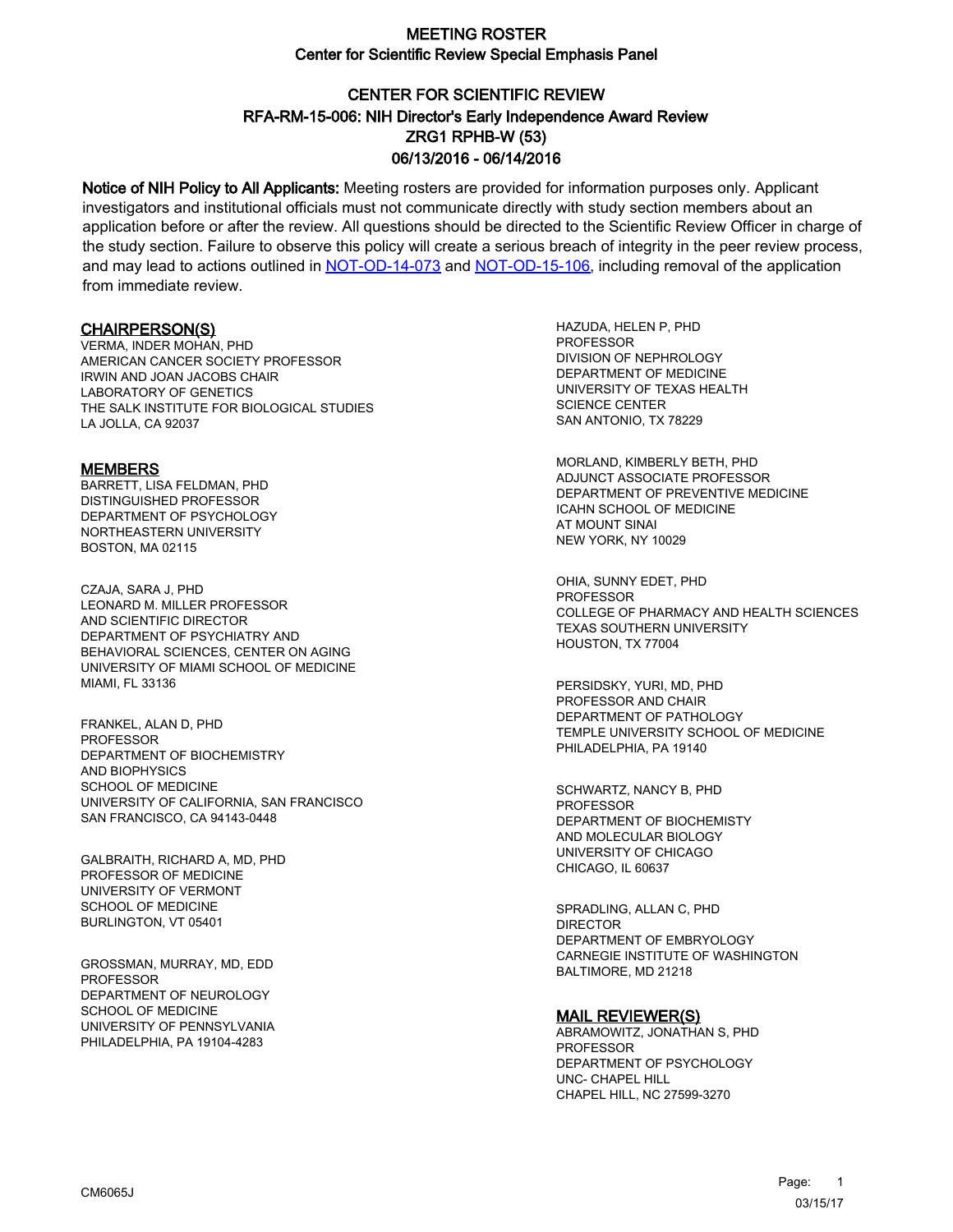# CENTER FOR SCIENTIFIC REVIEW ZRG1 RPHB-W (53) 06/13/2016 - 06/14/2016 RFA-RM-15-006: NIH Director's Early Independence Award Review

Notice of NIH Policy to All Applicants: Meeting rosters are provided for information purposes only. Applicant investigators and institutional officials must not communicate directly with study section members about an application before or after the review. All questions should be directed to the Scientific Review Officer in charge of the study section. Failure to observe this policy will create a serious breach of integrity in the peer review process, and may lead to actions outlined in [NOT-OD-14-073](https://grants.nih.gov/grants/guide/notice-files/NOT-OD-14-073.html) and [NOT-OD-15-106,](https://grants.nih.gov/grants/guide/notice-files/NOT-OD-15-106.html) including removal of the application from immediate review.

ABRANTES, ANA M, PHD ASSOCIATE PROFESSOR DEPARTMENT OF PSYCHIATRY AND HUMAN BEHAVIOR ALPERT MEDICAL SCHOOL, BUTLER HOSPITAL BROWN UNIVERSITY PROVIDENCE, RI 02906

ADAMS, ALYCE SOPHIA, PHD RESEARCH SCIENTIST II DIVISION OF RESEARCH KAISER PERMANENTE OAKLAND, CA 94158

ADELMAN, ZACH N, PHD ASSOCIATE PROFESSOR DEPARTMENT OF ENTOMOLOGY COLLEGE OF AGRICULTURE AND LIFE SCIENCES VIRGINIA TECH BLACKSBURG, VA 24061

AGRAWAL, DEVENDRA K, PHD PROFESSOR AND ASSOCIATE DEAN DEPARTMENT OF INTERNAL MEDICINE AND MEDICAL MICROBIOLOGY AND IMMUNOLOGY CREIGHTON UNIVERSITY SCHOOL OF MEDICINE OMAHA, NE 68178

AHITUV, NADAV, PHD ASSOCIATE PROFESSOR BIOENGINEERING AND THERAPEUTIC INSTITUTE FOR HUMAN GENETICS SAN FRANCISCO, CA 94143

AIYAR, ASHOK A, PHD ASSOCIATE PROFESSOR DEPARTMENT OF MICROBIOLOGY, IMMUNOLOGY AND PARASIT LOUISIANA STATE UNIVERSITY SCHOOL OF MEDICINE NEW ORLEANS, LA 70112

AKABAS, MYLES H, MD, PHD **PROFESSOR** DEPARTMENT OF PHYSIOLOGY AND BIOPHYSICS ALBERT EINSTEIN COLLEGE OF MEDICINE BRONX, NY 10461

AMIJI, MANSOOR M, PHD DISTINGUISHED PROFESSOR AND CHAIR DEPARTMENT OF PHARMACEUTICAL SCIENCES SCHOOL OF PHARMACY NORTHEASTERN UNIVERSITY BOSTON, MA 02115

AMMERMAN, ROBERT THOMPSON, PHD PROFESSOR DEPARTMENT OF PEDIATRICS CINCINNATI CHILDREN'S HOSPITAL MEDICAL CENTER UNIVERSITY OF CINCINNATI CINCINNATI, OH 45229

AMODIO, DAVID M, PHD ASSOCIATE PROFESSOR DEPARTMENT OF PSYCHOLOGY NEW YORK UNIVERSITY NEW YORK, NY 10003

ARTEMOV, DMITRI, PHD ASSOCIATE PROFESSOR DEPARTMENT OF RADIOLOGY JOHNS HOPKINS UNIVERSITY SCHOOL OF MEDICINE BALTIMORE, MD 21205

BADA, HENRIETTA S, MD PROFESSOR DEPARTMENT OF PEDIATRICS UNIVERSITY OF KENTUCKY LEXINGTON, KY 40536

BANGS, JAMES D, PHD **PROFESSOR** DEPARTMENT OF MICROBIOLOGY & IMMUNOLOGY JACOBS SCHOOL OF MEDICINE & BIOMEDICAL SCIENCES UNIVERSITY AT BUFFALO BUFFALO, NY 14214

BARBASH, DANIEL A, PHD ASSOCIATE PROFESSOR DEPARTMENT OF MOLECULAR BIOLOGY AND GENETICS CORNELL UNIVERSITY ITHACA, NY 14853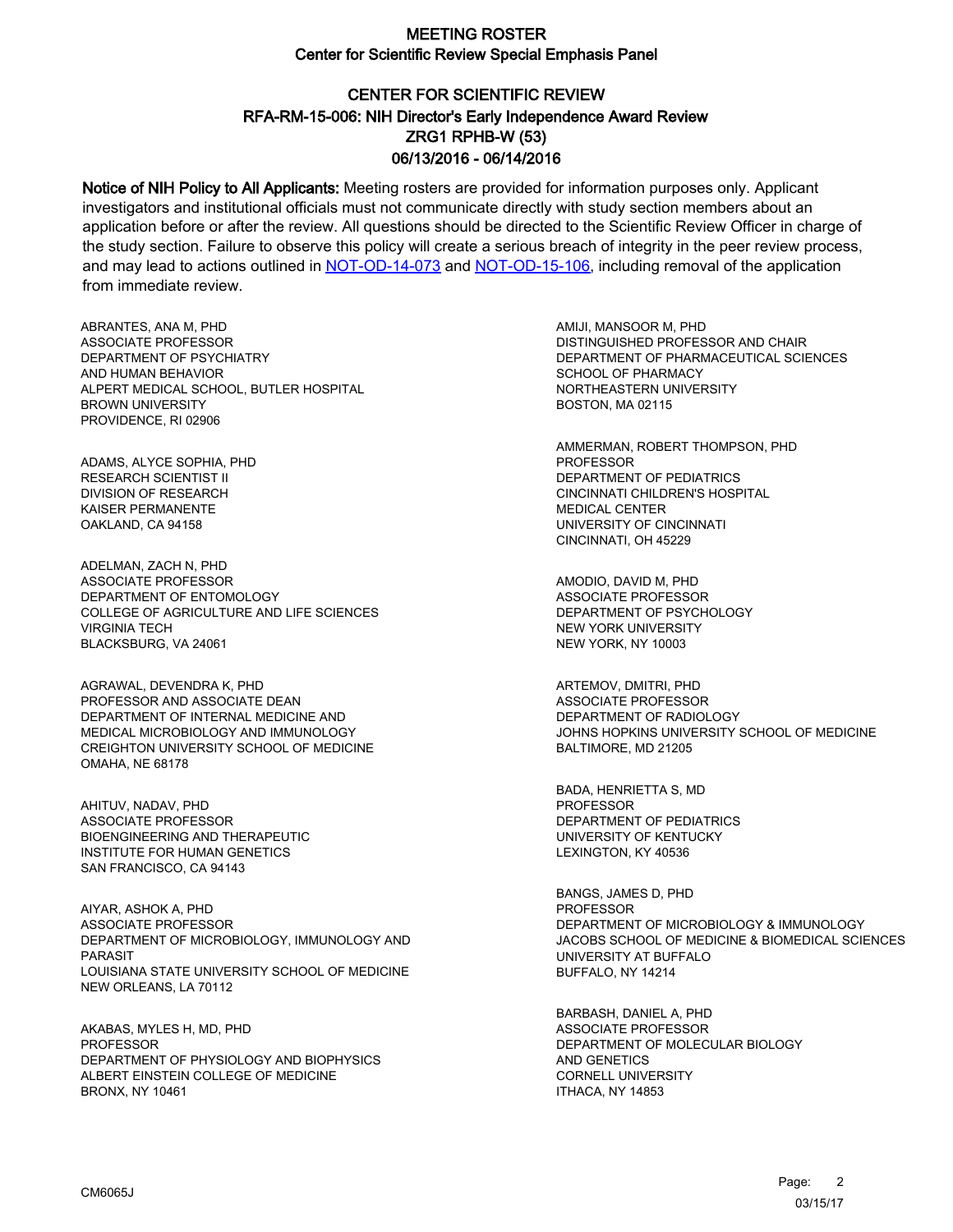# CENTER FOR SCIENTIFIC REVIEW ZRG1 RPHB-W (53) 06/13/2016 - 06/14/2016 RFA-RM-15-006: NIH Director's Early Independence Award Review

Notice of NIH Policy to All Applicants: Meeting rosters are provided for information purposes only. Applicant investigators and institutional officials must not communicate directly with study section members about an application before or after the review. All questions should be directed to the Scientific Review Officer in charge of the study section. Failure to observe this policy will create a serious breach of integrity in the peer review process, and may lead to actions outlined in [NOT-OD-14-073](https://grants.nih.gov/grants/guide/notice-files/NOT-OD-14-073.html) and [NOT-OD-15-106,](https://grants.nih.gov/grants/guide/notice-files/NOT-OD-15-106.html) including removal of the application from immediate review.

BARRETT, TERRENCE A, MD PROFESSOR AND CHIEF DIVISION OF GASTROENTEROLOGY AND LIVER DISEASE DEPARTMENT OF MEDICINE AND IMMUNOLOGY UNIVERSITY OF KENTUCKY MEDICAL SCHOOL LEXINGTON, KY 40536

BEARDEN, CARRIE E, PHD **PROFESSOR** NEUROPSYCHIATRIC INSTITUTE UNIVERSITY OF CALIFORNIA, LOS ANGELES LOS ANGELES, CA 90095

BECICH, MICHAEL JOHN, MD, PHD PROFESSOR AND CHAIRMAN DEPARTMENT OF BIOMEDICAL INFORMATICS UNIVERSITY OF PITTSBURGH SCHOOL OF MEDICINE PITTSBURGH, PA 15213

BECK, MELINDA A, PHD PROFESSOR DEPARTMENT OF NUTRITION UNIVERSITY OF NORTH CAROLINA AT CHAPEL HILL CHAPEL HILL, NC 27599

BEER, MICHAEL A, PHD ASSOCIATE PROFESSOR DEPARTMENT OF BIOMEDICAL ENGINEERING MCKUSICK-NATHANS INSTITUTE OF GENETIC MEDICINE JOHNS HOPKINS UNIVERSITY SCHOOL OF MEDICINE BALTIMORE, MD 21205

BELINSKY, STEVEN A, PHD PROFESSOR LOVELACE RESPIRATORY RESEARCH INSTITUTE ALBUQUERQUE, NM 87108

BELLOFATTO, VIVIAN, PHD PROFESSOR, VICE CHAIR FOR RESEARCH DEPARTMENT OF MICROBIOLOGY, BIOCHEMISTRY AND MOLECULAR GENETICS NEW JERSEY MEDICAL SCHOOL, RUTGERS NEWARK, NJ 07103

BERNAL, GUILLERMO, PHD PROFESSOR INSTITUTE FOR PSYCHOLOGICAL RESEARCH UNIVERSITY CENTER FOR PSYCHOLOGICAL SERVICES AND RESEARCH UNIVERSITY OF PUERTO RICO SAN JUAN, PR 00931

BERNSTEIN, BRADLEY EVAN, PHD, MD PROFESSOR MOLECULAR PATHOLOGY UNIT MASSACHUSETTS GENERAL HOSPITAL HARVARD MEDICAL SCHOOL BROAD INSTITUTE BOSTON, MA 02114

BOSE, SANTANU, PHD ASSOCIATE PROFESSOR DEPARTMENT OF VETERINARY MICROBIOLOGY AND PATHOLOGY COLLEGE OF VETERINARY MEDICINE WASHINGTON STATE UNIVERSITY PULLMAN, WA 99164

BOUTELLE, KERRI N, PHD PROFESSOR DEPARTMENT OF PEDIATRICS AND PSYCHIATRY UNIVERSITY OF CALIFORNIA, SAN DIEGO LA JOLLA, CA 92037

BRODBELT, JENNIFER S, PHD PROFESSOR DEPARTMENT OF CHEMISTRY UNIVERSITY OF TEXAS AUSTIN, TX 78121

BROWNSON, ROSS C, PHD PROFESSOR OF EPIDEMIOLOGY GEORGE WARREN BROWN SCHOOL OF SOCIAL WORK AND SCHOOL OF MEDICINE WASHINGTON UNIVERSITY, ST. LOUIS ST. LOUIS, MO 63108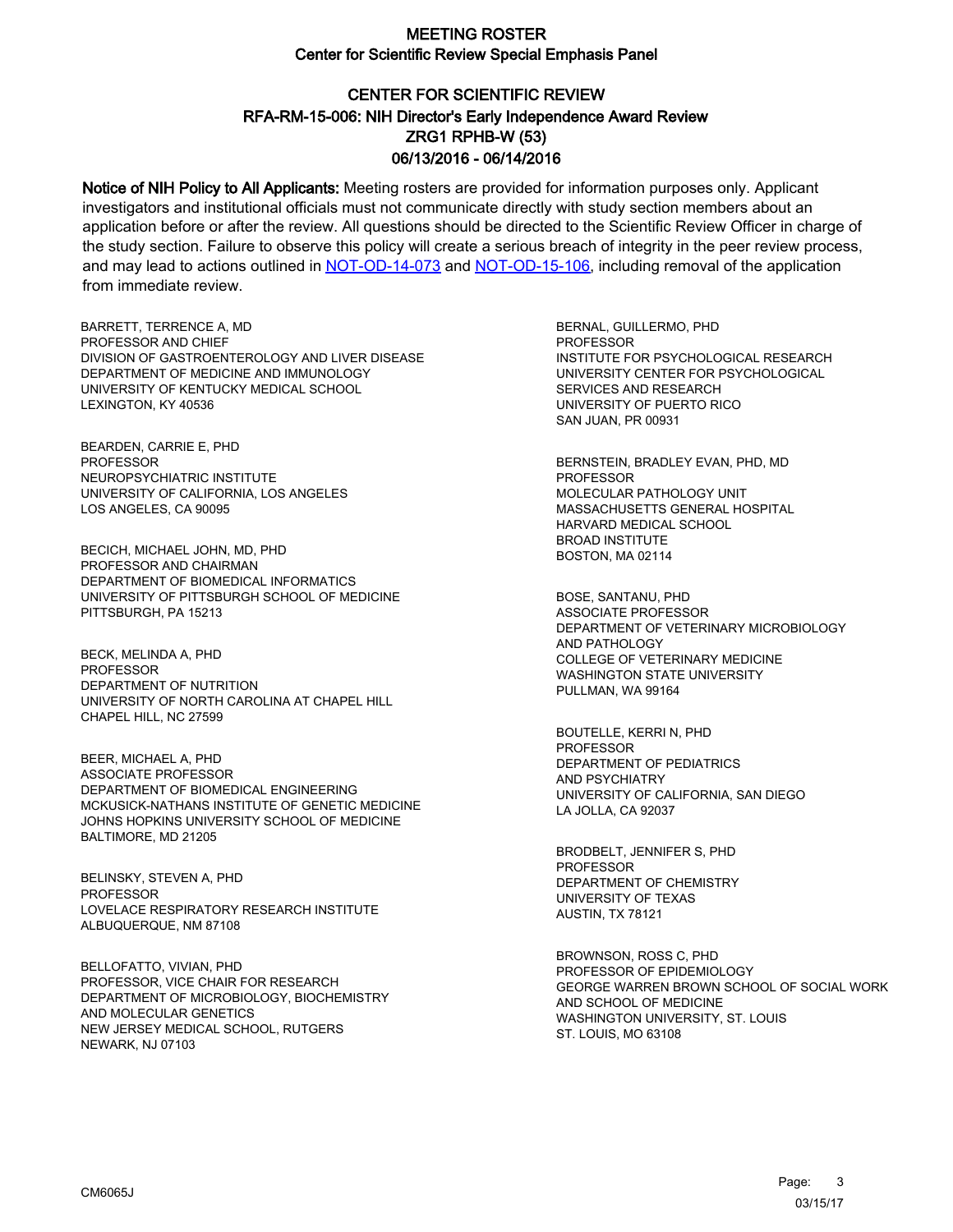# CENTER FOR SCIENTIFIC REVIEW ZRG1 RPHB-W (53) 06/13/2016 - 06/14/2016 RFA-RM-15-006: NIH Director's Early Independence Award Review

Notice of NIH Policy to All Applicants: Meeting rosters are provided for information purposes only. Applicant investigators and institutional officials must not communicate directly with study section members about an application before or after the review. All questions should be directed to the Scientific Review Officer in charge of the study section. Failure to observe this policy will create a serious breach of integrity in the peer review process, and may lead to actions outlined in [NOT-OD-14-073](https://grants.nih.gov/grants/guide/notice-files/NOT-OD-14-073.html) and [NOT-OD-15-106,](https://grants.nih.gov/grants/guide/notice-files/NOT-OD-15-106.html) including removal of the application from immediate review.

BURSAC, NENAD, PHD ASSOCIATE PROFESSOR DEPARTMENT OF BIOMEDICAL ENGINEERING DUKE UNIVERSITY DURHAM, NC 27708

CARROLL, DANA, PHD PROFESSOR DEPARTMENT OF BIOCHEMISTRY UNIVERSITY OF UTAH SCHOOL OF MEDICINE SALT LAKE CITY, UT 84132

CHAN, FRANCIS KA-MING, PHD ASSOCIATE PROFESSOR DEPARTMENT OF PATHOLOGY UNIVERSITY OF MASSACHUSETTS MEDICAL SCHOOL WORCESTER, MA 01656

CHANDRA, SIDDHARTH, PHD PROFESSOR AND DIRECTOR ASIAN STUDIES CENTER MICHIGAN STATE UNIVERSITY EAST LANSING , MI 48824

CHENG, KUN, PHD ASSOCIATE PROFESSOR DIVISION OF PHARMACEUTICAL SCIENCES UNIVERSITY OF MISSOURI-KANSAS CITY KANSAS CITY, MO 64108

CHEUNG, NAI-KONG V, MD, PHD HEAD, NEUROBLASTOMA PROGRAM DEPARTMENT OF PEDIATRICS DIRECTOR, NEUROBLASTOMA PROGRAM MEMORIAL SLOAN KETTERING CANCER CENTER NEW YORK, NY 10021

CHRISTMAN, KAREN L, PHD ASSOCIATE PROFESSOR JACOBS SCHOOL OF ENGINEERING UNIVERSITY OF CALIFORNIA, SAN DEIGO LA JOLLA, CA 92097

COFFEY, BARBARA JANE, MD **PROFESSOR** DEPARTMENT OF PSYCHIATRY ICAHN SCHOOL OF MEDICINE AT MOUNT SINAI NEW YORK, NY 10029

COHEN, AKIVA S, PHD ASSOCIATE PROFESSOR DEPARTMENTS OF PEDIATRICS AND NEUROLOGY CHILDREN'S HOSPITAL OF PHILADELPHIA PHILADELPHIA, PA 19104

COLLINS, SHEILA, PHD **PROFESSOR** SANFORD-BURNHAM PREBYS MEDICAL DISCOVERY INSTITUTE ORLANDO, FL 32827

CORCES, VICTOR G, PHD ARTS & SCIENCES DISTINGUISHED PROFESSOR DEPARTMENT OF BIOLOGY EMORY UNIVERSITY ATLANTA, GA 30322

COWBURN, DAVID, PHD, DSC PROFESSOR DEPARTMENT OF BIOCHEMISTRY, PHYSIOLOGY, AND BIOPHYSICS ALBERT EINSTEIN COLLEGE OF MEDICINE YESHIVA UNIVERSITY BRONX, NY 10461

CUMMINGS, DEREK A, PHD PROFESSOR DEPARTMENT OF BIOLOGY EMERGING PATHOGENS INSTITUTE UNIVERSITY OF FLORIDA GAINSVILLE, FL 32611

DANIELSON, CARLA KMETT, PHD ASSOCIATE PROFESSOR DEPARTMENT OF PSYCHIATRY AND BEHAVIORAL **SCIENCES** MEDICAL UNIVERSITY OF SOUTH CAROLINA CHARLESTON, SC 29425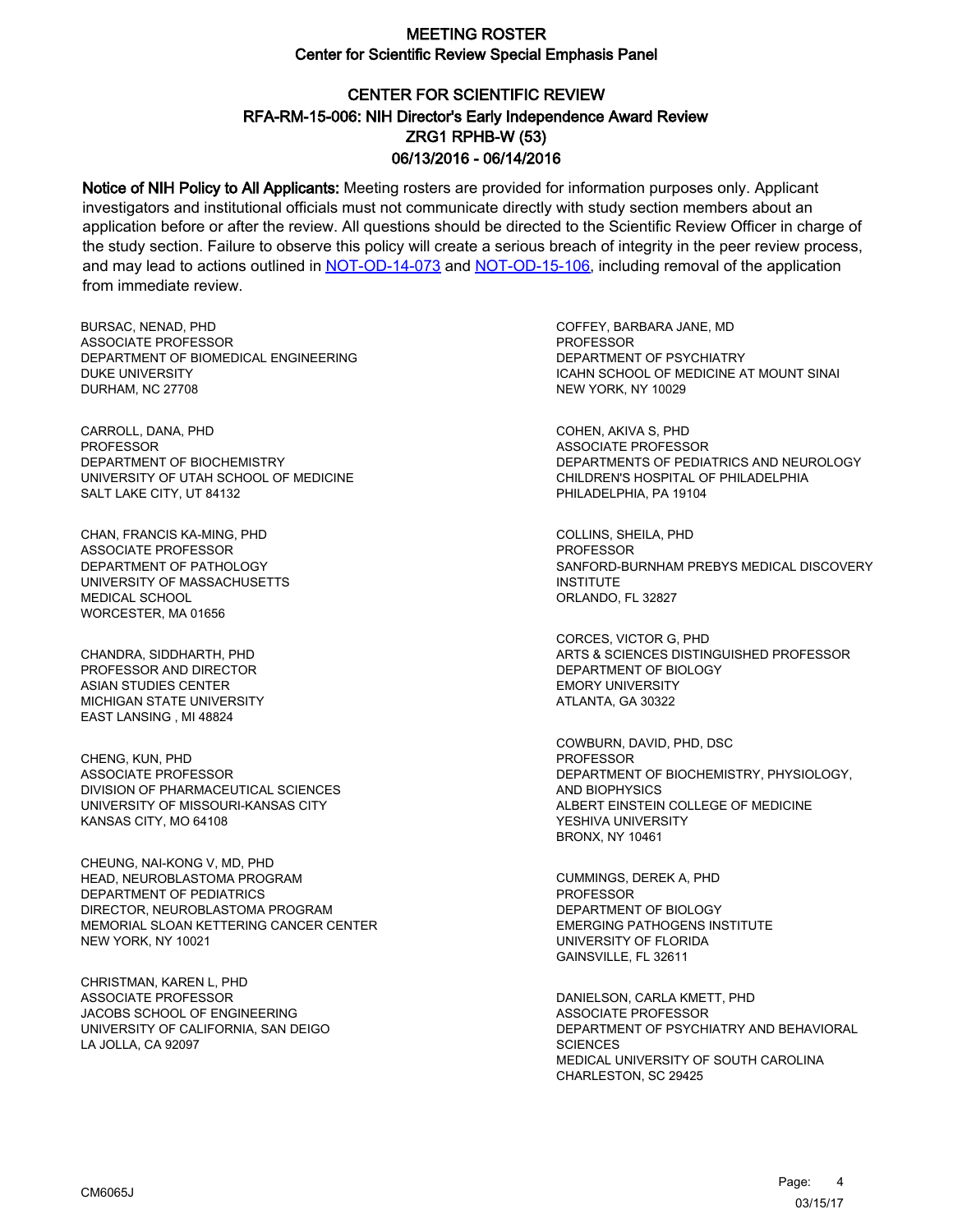# CENTER FOR SCIENTIFIC REVIEW ZRG1 RPHB-W (53) 06/13/2016 - 06/14/2016 RFA-RM-15-006: NIH Director's Early Independence Award Review

Notice of NIH Policy to All Applicants: Meeting rosters are provided for information purposes only. Applicant investigators and institutional officials must not communicate directly with study section members about an application before or after the review. All questions should be directed to the Scientific Review Officer in charge of the study section. Failure to observe this policy will create a serious breach of integrity in the peer review process, and may lead to actions outlined in [NOT-OD-14-073](https://grants.nih.gov/grants/guide/notice-files/NOT-OD-14-073.html) and [NOT-OD-15-106,](https://grants.nih.gov/grants/guide/notice-files/NOT-OD-15-106.html) including removal of the application from immediate review.

DAS, SWAPAN KUMAR, PHD ASSOCIATE PROFESSOR DEPARTMENT OF INTERNAL MEDICINE WAKE FOREST SCHOOL OF MEDICINE WINSTON-SALEM, NC 27157

DEBES, GUDRUN PHILOMENA, DVM ASSISTANT PROFESSOR DEPARTMENT OF PATHOBIOLOGY UNIVERSITY OF PENNSYLVANIA PHILADELPHIA, PA 19104

DEL NEGRO, CHRISTOPHER A, PHD ASSOCIATE PROFESSOR DEPARTMENT OF APPLIED SCIENCE COLLEGE OF WILLIAM AND MARY WILLIAMSBURG, VA 21387

DENG, HAN-XIANG, MD, PHD RESEARCH PROFESSOR DEPARTMENT OF NEUROLOGY NORTHWESTERN UNIVERSITY FEINBERG SCHOOL OF MEDICINE CHICAGO, IL 60611

DESAI, MANISHA, PHD ASSOCIATE PROFESSOR DEPARTMENT OF MEDICINE STANFORD UNIVERSITY PALO ALTO, CA 94304

DI PIETRO, JANET A, PHD PROFESSOR DEPARTMENT OF POPULATION, FAMILY AND REPRODUCTIVE HEALTH JOHNS HOPKINS BLOOMBERG SCHOOL OF PUBLIC HEALTH BALTIMORE, MD 21205

DICKEY, MICHAEL WALSH, PHD ASSOCIATE PROFESSOR SCHOOL OF HEALTH AND REHABILITATION SCIENCES UNIVERSITY OF PITTSBURGH PITTSBURGH, PA 15260

DIMICK, JUSTIN BRIGHAM, MD HENRY KING RANSOM PROFESSOR OF SURGERY DEPARTMENT OF SURGERY UNIVERSITY OF MICHIGAN MEDICAL CENTER ANN ARBOR, MI 48104

DISTEFANO, JOHANNA K, PHD PROFESSOR AND DIRECTOR DIABETES, CARDIOVASCULAR AND METABOLIC DISEASES DIVISION TRANSLATIONAL GENOMICS RESEARCH INSTITUTE PHOENIX, AZ 85004

DOES, MARK D, PHD PROFESSOR DEPARTMENT OF BIOMEDICAL ENGINEERING VANDERBILT UNIVERSITY NASHVILLE, TN 37232

DONG, XINZHONG, PHD ASSOCIATE PROFESSOR THE SOLOMON H. SYNDER DEPARTMENT OF NEUROSCIENCE SCHOOL OF MEDICINE JOHNS HOPKINS UNIVERSITY BALTIMORE, MD 21205

DU, XIAOPING, MD, PHD PROFESSOR DEPARTMENT OF PHARMACOLOGY UNIVERSITY OF ILLINOIS AT CHICAGO CHICAGO, IL 60612

DUMAN, RONALD S, PHD **PROFESSOR** DEPARTMENT OF PSYCHIATRY YALE UNIVERSITY SCHOOL OF MEDICINE NEW HAVEN, CT 06508

EBNER, TIMOTHY J, MD, PHD **PROFESSOR** DEPARTMENT OF NEUROSCIENCE UNIVERSITY OF MINNESOTA MINNEAPOLIS, MN 55455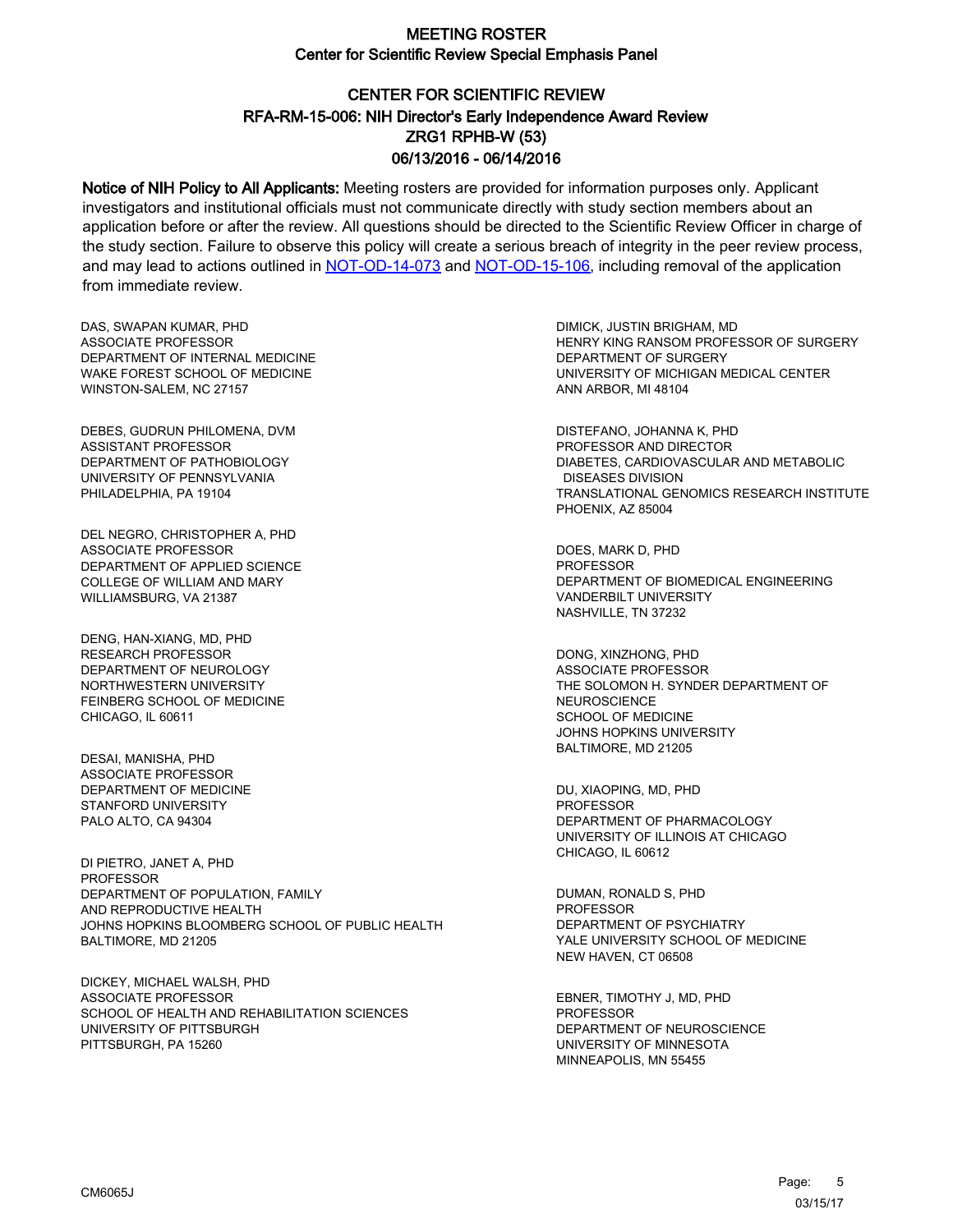# CENTER FOR SCIENTIFIC REVIEW ZRG1 RPHB-W (53) 06/13/2016 - 06/14/2016 RFA-RM-15-006: NIH Director's Early Independence Award Review

Notice of NIH Policy to All Applicants: Meeting rosters are provided for information purposes only. Applicant investigators and institutional officials must not communicate directly with study section members about an application before or after the review. All questions should be directed to the Scientific Review Officer in charge of the study section. Failure to observe this policy will create a serious breach of integrity in the peer review process, and may lead to actions outlined in [NOT-OD-14-073](https://grants.nih.gov/grants/guide/notice-files/NOT-OD-14-073.html) and [NOT-OD-15-106,](https://grants.nih.gov/grants/guide/notice-files/NOT-OD-15-106.html) including removal of the application from immediate review.

EIBL, GUIDO ERWIN MICHAEL, MD **PROFESSOR** DEPARTMENT OF SURGERY DAVID GEFFEN SCHOOL OF MEDICINE UNIVERSITY OF CALIFORNIA, LOS ANGELES LOS ANGELES, CA 90095

ENNS, CAROLINE, PHD PROFESSOR DEPARTMENT OF CELL AND DEVELOPMENTAL BIOLOGY OREGON HEALTH AND SCIENCE UNIVERSITY PORTLAND, OR 97239

EUBANK, STEPHEN G, PHD PROFESSOR AND DEPUTY DIRECTOR NETWORK DYNAMICS AND SIMULATION SCIENCE LAB VIRGINIA POLYTECHNIC INSTITUTE AND STATE UNIVERSITY BLACKSBURG, VA 24060

FELDHEIM, DAVID A, PHD PROFESSOR DEPARTMENT OF MOLECULAR, CELL & DEVELOPMENTAL BIOLOGY UNIVERSITY OF CALIFORNIA, SANTA CRUZ SANTA CRUZ, CA 95064

FENG, PINGHUI, PHD ASSOCIATE PROFESSOR NORRIS COMPREHENSIVE CANCER CENTER UNIVERSITY OF SOUTHERN CALIFORNIA LOS ANGELES, CA 90033

FIDOCK, DAVID ARMAND, PHD **PROFESSOR** DEPARTMENT OF MICROBIOLOGY AND IMMUNOLOGY COLUMBIA UNIVERSITY MEDICAL CENTER NEW YORK, NY 10032

FITZGERALD, KATHERINE A, PHD **PROFESSOR** DEPARTMENT OF MEDICINE UNIVERSITY OF MASSACHUSETTS MEDICAL SCHOOL WORCESTER, MA 01605

FLEMING, MARK D, DPHIL, MD ASSOCIATE PROFESSOR PATHOLOGIST-IN-CHIEF DEPARTMENT OF PATHOLOGY CHILDREN'S HOSPITAL HARVARD MEDICAL SCHOOL BOSTON, MA 02115

FORBES, ERIKA E, PHD ASSOCIATE PROFESSOR DEPARTMENT OF PSYCHIATRY, UNIVERSITY OF PITTSBURGH PITTSBURGH, PA 15213

FRIDRIKSSON, JULIUS, PHD HEALTH SCIENCES DISTINGUISHED PROFESSOR DEPARTMENT OF COMMUNICATION SCIENCES AND DISORDERS UNIVERSITY OF SOUTH CAROLINA COLUMBIA, SC 29208

GAILANI, DAVID, MD PROFESSOR HEMATOLOGY AND ONCOLOGY DIVISION VANDERBILT UNIVERSITY NASHVILLE, TN 37232

GARVIN, JENNIFER H, PHD ASSOCIATE PROFESSOR INFORMATICS, DECISION-ENHANCEMENT, AND SURVEILLANCE CENTER, UNIVERSITY OF UTAH, AND GERIATRICS RESEARCH EDUCATIONAL & CLINICAL CENTER VA SALT LAKE HEALTHCARE SYSTEM SALT LAKE CITY , UT 84148

GERMAN, DWIGHT C, PHD **PROFESSOR** DEPARTMENT OF PSYCHIATRY SOUTHWESTERN MEDICAL SCHOOL UNIVERSITY OF TEXAS DALLAS, TX 75235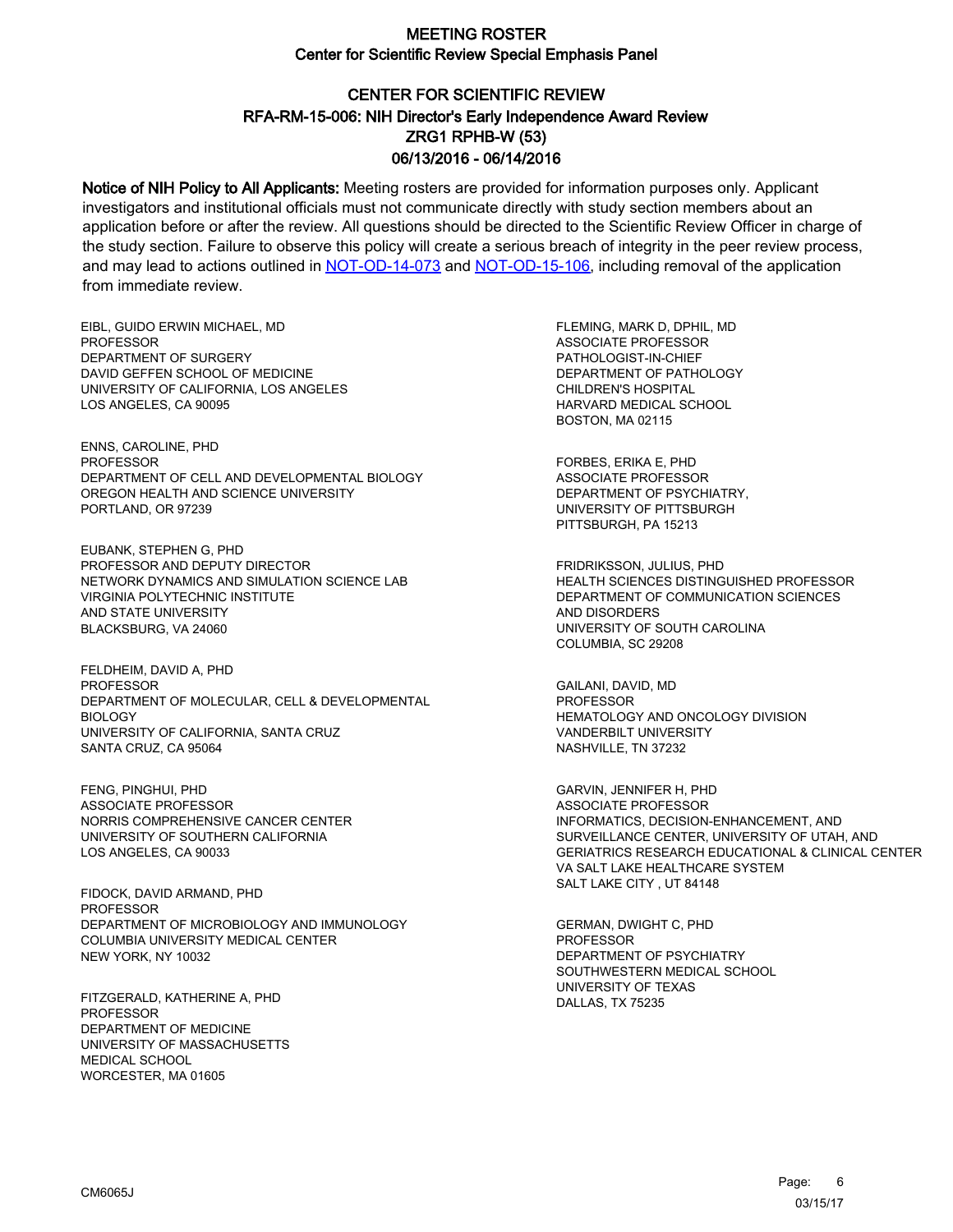# CENTER FOR SCIENTIFIC REVIEW ZRG1 RPHB-W (53) 06/13/2016 - 06/14/2016 RFA-RM-15-006: NIH Director's Early Independence Award Review

Notice of NIH Policy to All Applicants: Meeting rosters are provided for information purposes only. Applicant investigators and institutional officials must not communicate directly with study section members about an application before or after the review. All questions should be directed to the Scientific Review Officer in charge of the study section. Failure to observe this policy will create a serious breach of integrity in the peer review process, and may lead to actions outlined in [NOT-OD-14-073](https://grants.nih.gov/grants/guide/notice-files/NOT-OD-14-073.html) and [NOT-OD-15-106,](https://grants.nih.gov/grants/guide/notice-files/NOT-OD-15-106.html) including removal of the application from immediate review.

GILBERT, DAVID M, PHD **PROFESSOR** DEPARTMENT OF BIOLOGICAL SCIENCE FLORIDA STATE UNIVERSITY TALLAHASSEE, FL 32306

GOLDBERG, MATTHEW S, PHD ASSOCIATE PROFESSOR DEPARTMENT OF NEUROLOGY UNIVERSITY OF ALABAMA AT BIRMINGHAM BIRMINGHAM, AL 35294

GRANDE-ALLEN, KATHRYN JANE, PHD PROFESSOR OF BIOENGINEERING DEPARTMENT OF BIOENGINEERING RICE UNIVERSITY HOUSTON, TX 77005

GRAY, RONALD H, MBBS **PROFESSOR** DEPARTMENT OF EPIDEMIOLOGY JOHN HOPKINS BLOOMBERG SCHOOL OF PUBLIC HEALTH BALTIMORE, MD 21205

GRAYSON, JASON MITCHELL, PHD ASSOCIATE PROFESSOR DEPARTMENT OF MICROBIOLOGY AND IMMUNOLOGY WAKE FOREST UNIVERSITY SCHOOL OF MEDICINE WINSTON-SALEM, NC 27157

GREENLEAF, WALTER, PHD PRESIDENT AND SENIOR RESEARCH SCHOLAR STANFORD CENTER ON LONGEVITY STANFORD UNIVERSITY STANFORD, CA 94305

GREWEN, KAREN M, PHD ASSOCIATE PROFESSOR DEPARTMENT OF PSYCHIATRY UNIVERSITY OF NORTH CAROLINA CHAPEL HILL, NC 27599

GRIPPO, PAUL J, PHD ASSOCIATE PROFESSOR DEPARTMENT OF MEDICINE DIVISION OF GASTROENTEROLOGY AND HEPATOLOGY UNIVERSITY OF ILLINOIS AT CHICAGO CHICAGO, IL 60612

GUERINOT, MARY LOU, PHD RONALD AND DEBORAH HARRIS PROFESSOR IN THE **SCIENCES** DEPARTMENT OF BIOLOGICAL SCIENCES DARTMOUTH COLLEGE HANOVER, NH 03755

HAORAH, JAMES, PHD ASSOCIATE PROFESSOR DEPARTMENT OF BIOMEDICAL ENGINEERING CENTER FOR INJURY BIOMECHANICS, MATERIALS AND MEDICINE NEW JERSEY INSTITUTE OF TECHNOLOGY NEWARK, NJ 07102--198

HEIEN, MICHAEL L, PHD PROFESSOR DEPARTMENT OF CHEMISTRY UNIVERSITY OF ARIZONA TUCSON, AZ 85721

HOLT, DAPHNE J, MD, PHD ASSOCIATE PROFESSOR DEPARTMENT OF PSYCHIATRY HARVARD UNIVERSITY MASSACHUSETTS GENERAL HOSPITAL CHARLESTOWN, MA 02129

HOPPIN, JANE, DSC ASSOCIATE PROFESSOR DEPARTMENT OF BIOLOGICAL SCIENCES NORTH CAROLINA STATE UNIVERSITY RALEIGH, NC 27695

HOWELL, ALEXANDRA L, PHD PROFESSOR DEPARTMENT OF MICROBIOLOGY AND IMMUNOLOGY DARTMOUTH MEDICAL SCHOOL LEBANON, NH 03756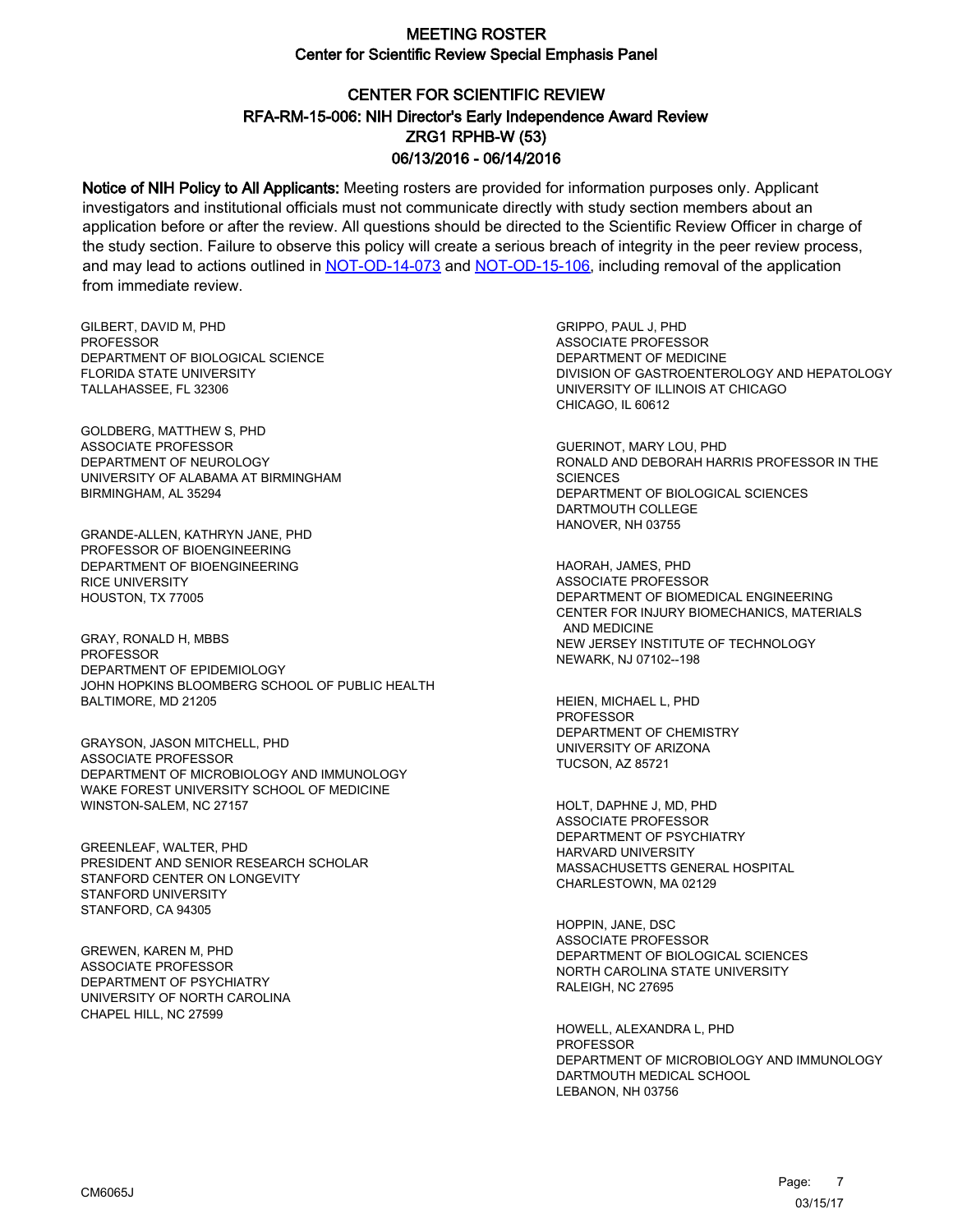# CENTER FOR SCIENTIFIC REVIEW ZRG1 RPHB-W (53) 06/13/2016 - 06/14/2016 RFA-RM-15-006: NIH Director's Early Independence Award Review

Notice of NIH Policy to All Applicants: Meeting rosters are provided for information purposes only. Applicant investigators and institutional officials must not communicate directly with study section members about an application before or after the review. All questions should be directed to the Scientific Review Officer in charge of the study section. Failure to observe this policy will create a serious breach of integrity in the peer review process, and may lead to actions outlined in [NOT-OD-14-073](https://grants.nih.gov/grants/guide/notice-files/NOT-OD-14-073.html) and [NOT-OD-15-106,](https://grants.nih.gov/grants/guide/notice-files/NOT-OD-15-106.html) including removal of the application from immediate review.

HU, CHANG-DENG, PHD ASSOCIATE PROFESSOR OF MEDICINAL CHEMISTRY AND MOLECULARY PHARMACOLOGY DEPARTMENT OF MEDICINAL CHEMISTRY AND MOLECULAR COLLEGE OF PHARMACY PURDUE UNIVERSITY WEST LAFAYETTE, IN 47907

HU, XIAOPING P, PHD PROFESSOR W. H. COULTER DEPARTMENT OF BIOMEDICAL ENGINEERING EMORY UNIVERSITY AND GEORGIA TECH ATLANTA, GA 30322

HUANG, WEI, PHD ASSOCIATE SCIENTIST/PROFESSOR DEPARTMENT OF RADIOLOGY ADVANCED IMAGING RESEARCH CENTER OREGON HEALTH AND SCIENCE UNIVERSITY PORTLAND, OR 97239

HULGAN, TODD M, MD ASSOCIATE PROFESSOR DEPARTMENT OF MEDICINE VANDERBILT UNIVERSITY MEDICAL CENTER NASHVILLE, TN 37203

JAYAWARDHANA, JAYANI, PHD ASSOCIATE PROFESSOR DEPARTMENT OF HEALTH POLICY AND MANAGEMENT COLLEGE OF PUBLIC HEALTH THE UNIVERSITY OF GEORGIA ATHENS, GA 30602

JEFFERY, WILLIAM R, PHD PROFESSOR AND CHAIR OF BIOLOGY DEPARTMENT OF BIOLOGY, CELL BIOLOGY AND MOLECULAR GENETICS UNIVERSITY OF MARYLAND COLLEGE PARK, MD 20742

JIANG, CHUN, PHD PROFESSOR DEPARTMENT OF BIOLOGY GEORGIA STATE UNIVERSITY ATLANTA, GA 30303

JOHNSON, ERIC O, PHD SENIOR FELLOW (EPIDEMIOLOGY) BEHAVIORAL HEALTH AND CRIMINAL JUSTICE DIVISION RESEARCH TRIANGLE INSTITUTE INTERNATIONAL RESEARCH TRIANGLE PARK, NC 27709

JOHNSON, KEITH A, MD ASSOCIATE PROFESSOR DEPARTMENT OF NEUROLOGY NUCLEAR MEDICINE MASSACHUSETTS GENERAL HOSPITAL BOSTON, MA 02114

KALFA, THEODOSIA ANASTASIOS, MD, PHD ASSOCIATE PROFESSOR OF PEDIATRICS DEPARTMENT OF PEDIATRICS CANCER AND BLOOD DISEASES INSTITUTE CINCINNATI CHILDREN'S HOSPITAL MEDICAL CENTER CINCINNATI, OH 45229

KAUSHAL, DEEPAK, PHD PROFESSOR DEPARTMENT OF MICROBIOLOGY TULANE NATIONAL PRIMATE RESEARCH CENTER COVINGTON, LA 70433

KAWULA, THOMAS H, PHD **PROFESSOR** DEPARTMENT OF MICROBIOLOGY AND IMMUNOLOGY UNIVERSITY OF NORTH CAROLINA, CHAPEL HILL CHAPEL HILL, NC 27599

KEPECS, ADAM, PHD ASSOCIATE PROFESSOR DEPARTMENT OF NEUROSCIENCE COLD SPRING HARBOR LABORATORY COLD SPRING HARBOR, NY 11724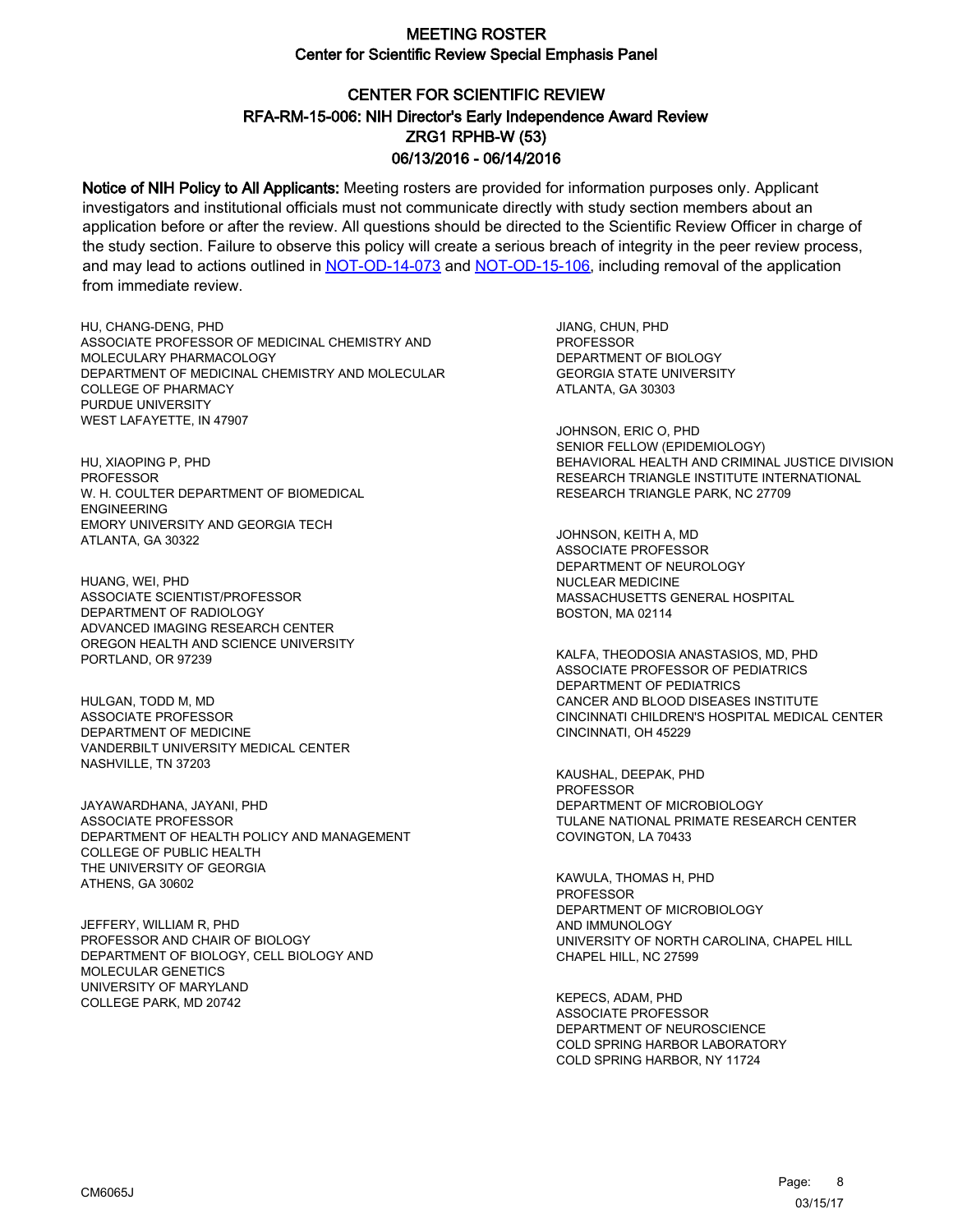# CENTER FOR SCIENTIFIC REVIEW ZRG1 RPHB-W (53) 06/13/2016 - 06/14/2016 RFA-RM-15-006: NIH Director's Early Independence Award Review

Notice of NIH Policy to All Applicants: Meeting rosters are provided for information purposes only. Applicant investigators and institutional officials must not communicate directly with study section members about an application before or after the review. All questions should be directed to the Scientific Review Officer in charge of the study section. Failure to observe this policy will create a serious breach of integrity in the peer review process, and may lead to actions outlined in [NOT-OD-14-073](https://grants.nih.gov/grants/guide/notice-files/NOT-OD-14-073.html) and [NOT-OD-15-106,](https://grants.nih.gov/grants/guide/notice-files/NOT-OD-15-106.html) including removal of the application from immediate review.

KESHAVARZIAN, ALI, MD PROFESSOR AND DIRECTOR DIVISION OF DIGESTIVE DISEASES SECTION OF GASTROENTEROLOGY AND NUTRITION RUSH UNIVERSITY MEDICAL CENTER CHICAGO, IL 60612

KHETANI, SALMAN R, PHD ASSISTANT PROFESSOR DEPARTMENT OF MECHANICAL ENGINEERING SCHOOL OF BIOMEDICAL ENGINEERING COLORADO STATE UNIVERSITY FORT COLLINS, CO 80523

KHODAKHAH, KAMRAN, PHD **PROFESSOR** DEPARTMENT OF NEUROSCIENCE ALBERT EINSTEIN COLLEGE OF MEDICINE BRONX, NY 10461

KIKYO, NOBUAKI, PHD, MD ASSOCIATE PROFESSOR STEM CELL INSTITUTE DEPARTMENT OF GENETICS, BIOLOGY AND DEVELOPMENT UNIVERSITY OF MINNESOTA MINNEAPOLIS, MN 55455

KLESGES, ROBERT C, PHD PROFESSOR OF PREVENTIVE MEDICINE DEPARTMENT OF PREVENTIVE MEDICINE DIRECTOR, CENTER FOR POPULATION SCIENCES UNIVERSITY OF TENNESSEE MEMPHIS, TN 38163

KLINKE, DAVID JOHN, PHD ASSISTANT PROFESSOR DEPARTMENT OF CHEMICAL ENGINEERING WEST VIRGINIA UNIVERSITY MORGANTOWN, WV 26506

KNOPP, MICHAEL V, MD, PHD **PROFESSOR** DEPARTMENT OF RADIOLOGY OHIO STATE UNIVERSITY MEDICAL CENTER COLUMBUS, OH 43210

KRONENBERG, MITCHELL, PHD PRESIDENT AND SCIENTIFIC DIRECTOR LA JOLLA INSTITUTE FOR ALLERGY AND IMMUNOLOGY SAN DIEGO, CA 92121

KRUPINSKI, ELIZABETH A, PHD PROFESSOR & VICE CHAIR OF RESEARCH DEPARTMENT OF RADIOLOGY & IMAGING SERVICES EMORY UNIVERSITY ATLANTA, GA 30322

KUMRA, SANJIV, MD ASSOCIATE PROFESSOR AND DIRECTOR DIVISION OF CHILD AND ADOLESCENT PSYCHIATRY DEPARTMENT OF PSYCHIATRY UNIVERSITY OF MINNESOTA MEDICAL SCHOOL MINNEAPOLIS, MN 55129

KWATE, NAA OYO A, PHD ASSOCIATE PROFESSOR DEPARTMENTS OF HUMAN ECOLOGY AND AFRICANA STUDIES RUTGERS UNIVERSITY NEW BRUNSWICK, NJ 08901

LAGARIAS, JOHN CLARK, PHD PROFESSOR MOLECULAR AND CELLULAR BIOLOGY COLLEGE OF BIOLOGICAL SCIENCES UNIVERSITY OF CALIFORNIA DAVIS, CA 95616

LEE, JEANNIE T, MD, PHD PROFESSOR DEPARTMENT OF MOLECULAR BIOLOGY MASSACHUSETTS GENERAL HOSPITAL BOSTON, MA 02114

LEE, MICHAEL K, PHD PROFESSOR DEPARTMENT OF NEUROSCIENCE CENTER FOR NEURODEGENERATIVE DISEASES INSTITUTE FOR TRANSLATIONAL NEUROSCIENCE UNIVERSITY OF MINNESOTA, TWIN CITIES MINNEAPOLIS, MN 55455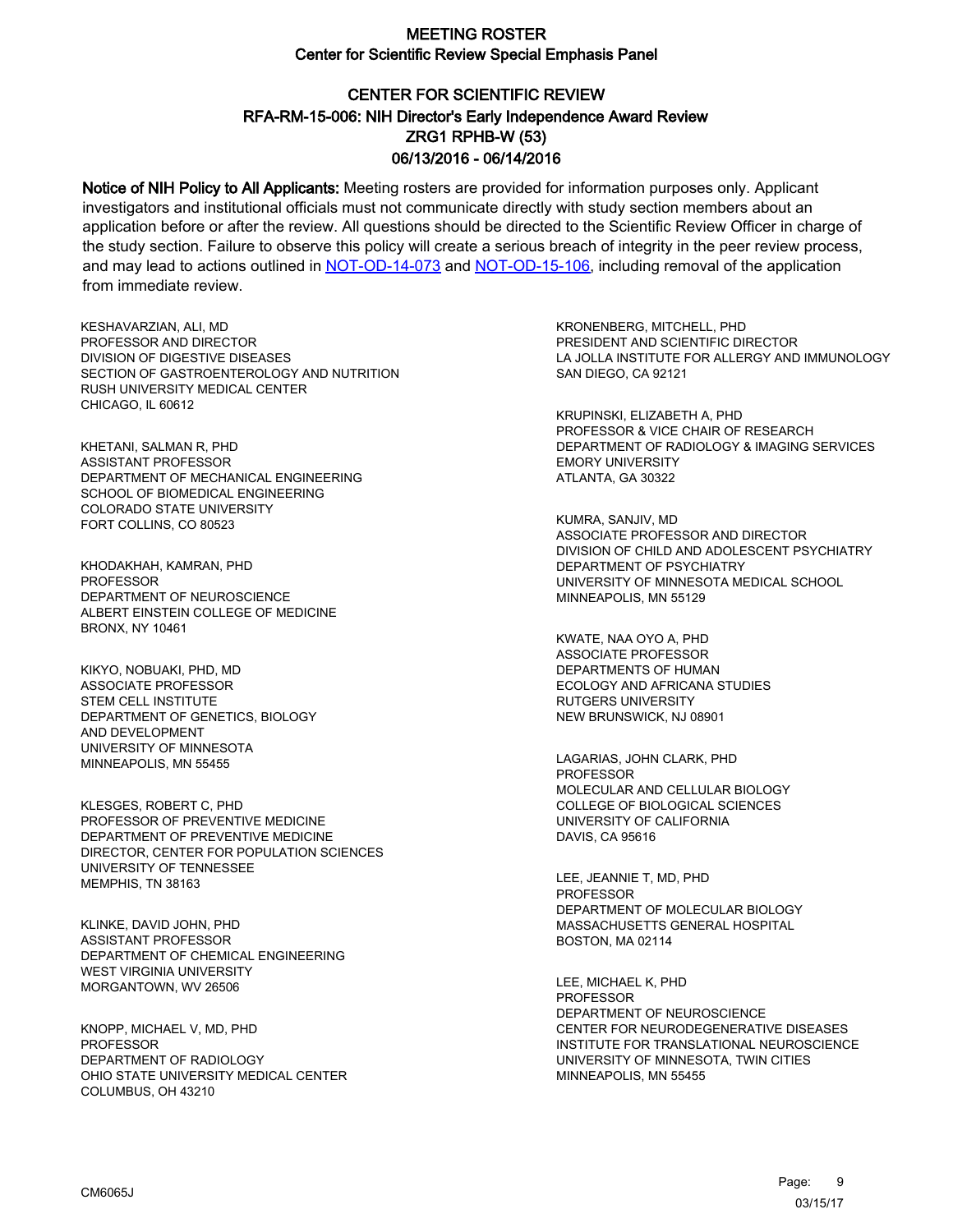# CENTER FOR SCIENTIFIC REVIEW ZRG1 RPHB-W (53) 06/13/2016 - 06/14/2016 RFA-RM-15-006: NIH Director's Early Independence Award Review

Notice of NIH Policy to All Applicants: Meeting rosters are provided for information purposes only. Applicant investigators and institutional officials must not communicate directly with study section members about an application before or after the review. All questions should be directed to the Scientific Review Officer in charge of the study section. Failure to observe this policy will create a serious breach of integrity in the peer review process, and may lead to actions outlined in [NOT-OD-14-073](https://grants.nih.gov/grants/guide/notice-files/NOT-OD-14-073.html) and [NOT-OD-15-106,](https://grants.nih.gov/grants/guide/notice-files/NOT-OD-15-106.html) including removal of the application from immediate review.

LEVINE, JON DAVID, MD, PHD **PROFESSOR** DEPARTMENT OF MEDICINE AND ORAL AND MAXILLOFACIAL SURGERY UNIVERSITY OF CALIFORNIA, SAN FRANCISCO SAN FRANCISCO, CA 94143

LI, BIBO, PHD PROFESSOR DEPARTMENTS OF BIOLOGICAL, GEOLOGICAL AND ENVIRONMENTAL SCIENCES CLEVELAND STATE UNIVERSITY CLEVELAND, OH 44115

LI, QIJING, PHD ASSOCIATE PROFESSOR DEPARTMENT OF IMMUNOLOGY DUKE UNIVERSITY SCHOOL OF MEDICINE DURHAM, NC 27710

LISDAHL, KRISTA MAURINE, PHD ASSOCIATE PROFESSOR PSYCHOLOGY DEPARTMENT UNIVERSITY OF WISCONSIN-MILWAUKEE MILWAUKEE, WI 53221

LIU, FENG, PHD PROFESSOR DEPARTMENT OF PHARMACOLOGY UNIVERSITY OF TEXAS HEALTH SCIENCES CENTER SAN ANTONIO, TX 78229

LORD, EDITH M, PHD PROFESSOR DEPARTMENTS OF MICROBIOLOGY AND IMMUNOLOGY SCHOOL OF MEDICINE AND DENTISTRY UNIVERSITY OF ROCHESTER ROCHESTER, NY 14642-0001

LOUIE, MAGGIE C, PHD ASSOCIATE PROFESSOR DEPARTMENT OF NATURAL SCIENCES AND MATHEMATICS DOMINICAN UNIVERSITY OF CALIFORNIA SAN RAFAEL, CA 94901

LUCIA, M. SCOTT, MD ASSOCIATE PROFESSOR DEPARTMENT OF PATHOLOGY UNIVERSITY OF COLORADO ANSCHUTZ MEDICAL CAMPUS AURORA, CO 80045

LUKASHEVICH, IGOR S, MD, PHD PROFESSOR DEPARTMENT OF PHARMACOLOGY AND TOXICOLOGY CENTER FOR PREDICTIVE MEDICINE UNIVERSITY OF LOUISVILLE LOUISVILLE, KY 40202

MAREN, STEPHEN, PHD PROFESSOR DEPARTMENT OF PSYCHOLOGY AND INSTITUTE OF NEUROSCIENCE TEXAS A & M UNIVERSITY COLLEGE STATION, TX 77843

MAY, MICHAEL J, PHD ASSOCIATE PROFESSOR DEPARTMENT OF BIOMEDICAL SCIENCES SCHOOL OF VETERINARY MEDICINE UNIVERSITY OF PENNSYLVANIA PHILADELPHIA, PA 19104

MCELROY, JANE A, PHD ASSISTANT PROFESSOR FAMILY AND COMMUNITY MEDICINE UNIVERSITY OF MISSOURI COUMBIA, MO 65212

MILLER, SCOTT J, PHD IRENEE DUPONT PROFESSOR OF CHEMISTRY AND CHAIR DEPARTMENT OF CHEMISTRY YALE UNIVERSITY NEW HAVEN, CT 06520-8107

MOHAMADZADEH, MANSOUR, PHD PROFESSOR DEPARTMENT OF INFECTIOUS DISEASE AND PATHOLOGY UNIVERSITRY OF FLORIDA GAINESVILLE, FL 32611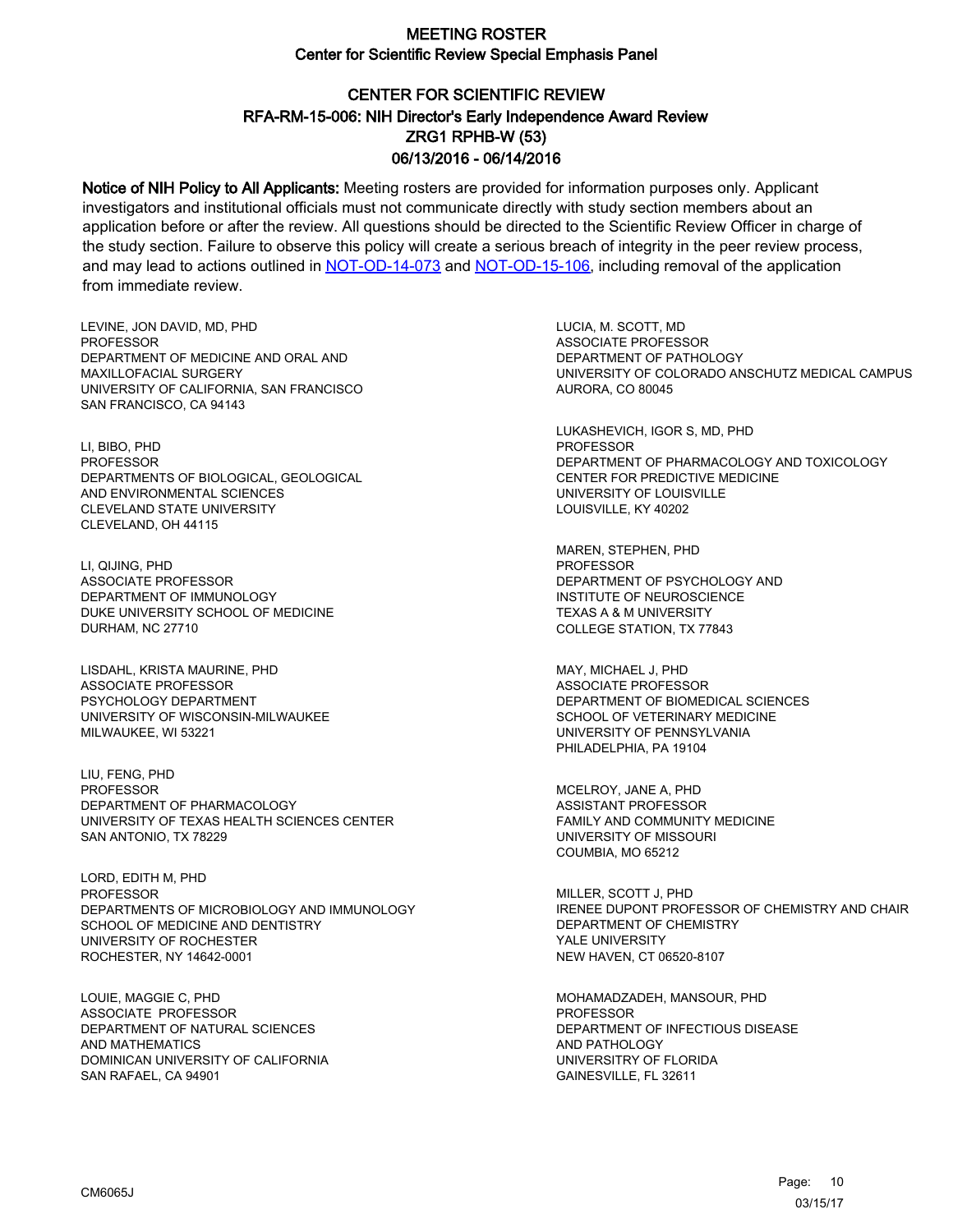# CENTER FOR SCIENTIFIC REVIEW ZRG1 RPHB-W (53) 06/13/2016 - 06/14/2016 RFA-RM-15-006: NIH Director's Early Independence Award Review

Notice of NIH Policy to All Applicants: Meeting rosters are provided for information purposes only. Applicant investigators and institutional officials must not communicate directly with study section members about an application before or after the review. All questions should be directed to the Scientific Review Officer in charge of the study section. Failure to observe this policy will create a serious breach of integrity in the peer review process, and may lead to actions outlined in [NOT-OD-14-073](https://grants.nih.gov/grants/guide/notice-files/NOT-OD-14-073.html) and [NOT-OD-15-106,](https://grants.nih.gov/grants/guide/notice-files/NOT-OD-15-106.html) including removal of the application from immediate review.

MOORE, JUSTIN BRIAN, PHD ASSOCIATE PROFESSOR DEPARTMENT OF FAMILY AND COMMUNITY MEDICINE WAKE FOREST SCHOOL OF MEDICINE WINSTON-SALEM, NC 27157

MUTLU, ECE A, MD ASSOCIATE PROFESSOR DIVISION OF GASTROENTEROLOGY AND NUTRITION DEPARTMENT OF MEDICINE RUSH UNIVERSITY MEDICAL CENTER CHICAGO, IL 60612

NAIR, SATISH K, PHD ASSOCIATE PROFESSOR DEPARTMENT OF BIOCHEMISTRY UNIVERSITY OF ILLINOIS AT URBANA-CHAMPAIGN URBANA, IL 61801

NARASIMHAN, BALAJI, PHD VLASTA KLIMA BALLOUN PROFESSOR DEPARTMENT OF CHEMICAL ENGINEERING IOWA STATE UNIVERSITY AMES, IA 50011

NEUGEBAUER, VOLKER, MD, PHD PROFESSOR AND CHAIR DEPARTMENT OF PHARMACOLOGY AND NEUROSCIENCE TEXAS TECH UNIVERSITY HEALTH SCIENCES CENTER LUBBOCK, TX 79430

NIAURA, RAYMOND S, PHD ASSOCIATE DIRECTOR FOR SCIENCE THE SCHROEDER INSTITUTE FOR TOBACCO RESEARCH AND POLICY STUDIES AMERICAN LEGACY FOUNDATION WASHINGTON, DC 20036

NOCK, NORA L, PHD ASSOCIATE PROFESSOR DEPARTMENT OF EPIDEMIOLOGY AND BIOSTATISTICS CASE WESTERN RESERVE UNIVERSITY CLEVELAND , OH 44106

NOLL, JENNIE G, PHD **PROFESSOR** DEPARTMENT OF HUMAN DEVELOPMENT AND FAMILY STUDIES PENNSYLVANIA STATE UNIVERSITY UNIVERSITY PARK , PA 16802

OSAROGIAGBON, RAYMOND U, MBBS, MD RESEARCH PROFESSOR AND DIRECTOR MULTIDISCIPLINARY THORACIC ONCOLOGY PROGRAM AND THORACIC ONCOLOGY RESEARCH GROUP BAPTIST MEMORIAL HEALTHCARE UNIVERSITY OF MEMPHIS MEMPHIS, TN 38120

OTT, MELANIE MARIA, PHD, MD **PROFESSOR** DEPARTMENT OF MEDICINE GLADSTONE INSTITUTE OF VIROLOGY AND IMMUNOLOGY UNIVERSITY OF CALIFORNIA, SAN FRANCISCO SAN FRANCISCO, CA 94158

PAGANO, PATRICK J, PHD PROFESSOR DEPARTMENT OF PHARMACOLOGY AND CHEMICAL BIOLOGY SCHOOL OF MEDICINE UNIVERSITY OF PITTSBURGH PITTSBURGH, PA 15261

PANITCH, ALYSSA, PHD LESLIE A. GEDDES PROFESSOR WELDON SCHOOL OF BIOMEDICAL ENGINEERING PURDUE UNIVERSITY WEST LAFAYETTE, IN 47907

PATISAUL, HEATHER B, PHD PROFESSOR DEPARTMENT OF BIOLOGY SCIENCES NORTH CAROLINA STATE UNIVERSITY RALEIGH, NC 27695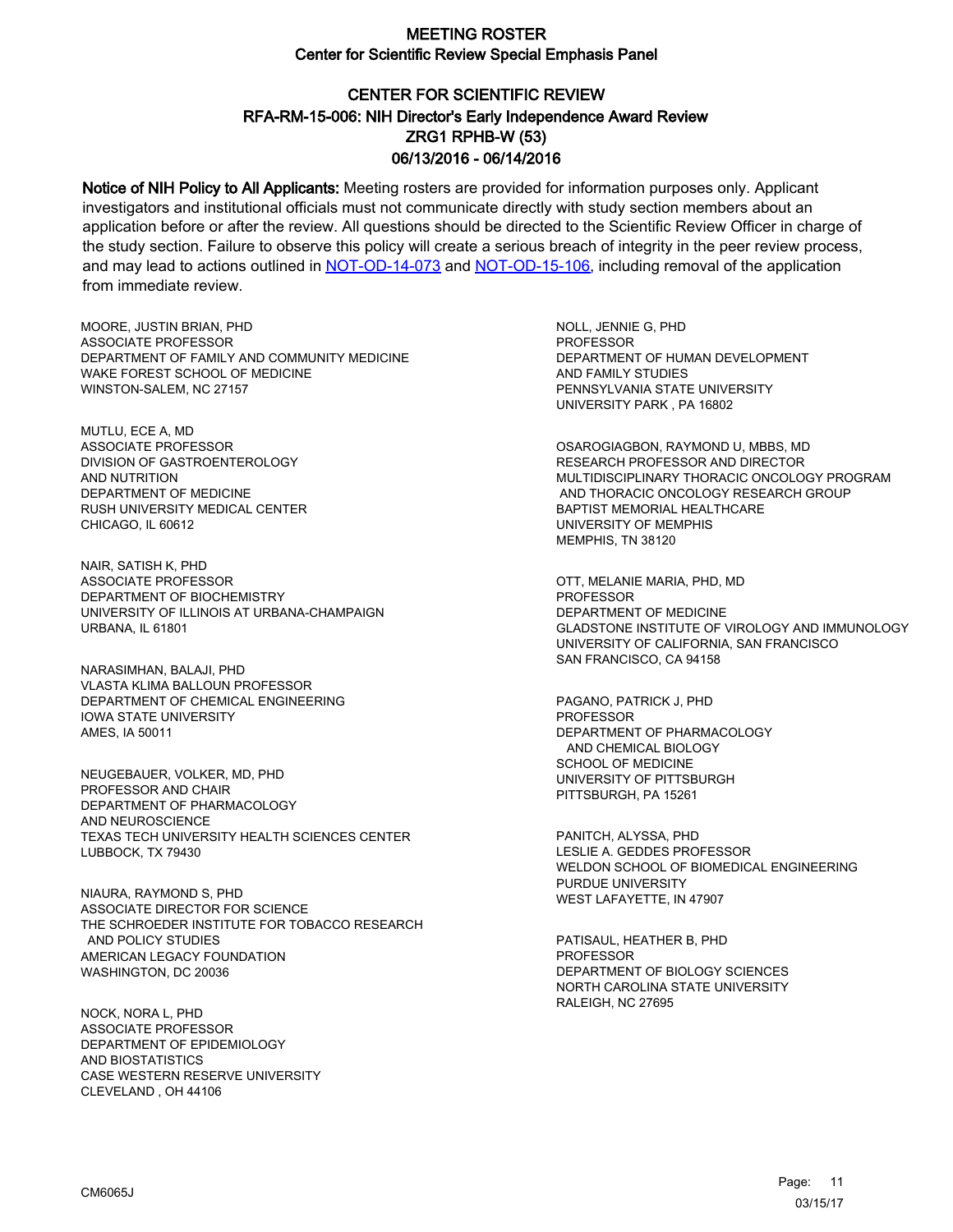# CENTER FOR SCIENTIFIC REVIEW ZRG1 RPHB-W (53) 06/13/2016 - 06/14/2016 RFA-RM-15-006: NIH Director's Early Independence Award Review

Notice of NIH Policy to All Applicants: Meeting rosters are provided for information purposes only. Applicant investigators and institutional officials must not communicate directly with study section members about an application before or after the review. All questions should be directed to the Scientific Review Officer in charge of the study section. Failure to observe this policy will create a serious breach of integrity in the peer review process, and may lead to actions outlined in [NOT-OD-14-073](https://grants.nih.gov/grants/guide/notice-files/NOT-OD-14-073.html) and [NOT-OD-15-106,](https://grants.nih.gov/grants/guide/notice-files/NOT-OD-15-106.html) including removal of the application from immediate review.

PATTERSON, JEAN L, PHD **CHAIRMAN** DEPARTMENT OF VIROLOGY AND IMMUNOLOGY SOUTHWEST FOUNDATION FOR BIOMEDICAL RESEARCH SAN ANTONIO, TX 78227

PENSON, DAVID F, MD PROFESSOR OF UROLOGIC SURGERY AND MEDICINE DIRECTOR, CENTER FOR SURGICAL QUALITY AND OUTCOMES RESEARCH VANDERBILT UNIVERSITY MEDICAL CENTER NASHVILLE, TN 37203

PERSON, ABIGAIL L, PHD ASSISTANT PROFESSOR DEPARTMENT OF PHYSIOLOGY AND **BIOPHYSICS** UNIVERSITY OF COLORADO SCHOOL OF MEDICINE DENVER, CO 80203

PFEFFER, LAWRENCE MARC, PHD PROFESSOR AND DIRECTOR OF RESEARCH DEPARTMENT OF PATHOLOGY UNIVERSITY OF TENNESSEE MEMPHIS, TN 38163

PHAM, RICHARD H, PHMD SENIOR ENTERPRISE ARCHITECT OFFICE OF INFORMATICS AND ANALYTICS DEPARTMENT OF VETERANS AFFAIRS RENO, NV 89502

PHILLIPS, TAMARA J, PHD PROFESSOR AND VICE CHAIR DEPARTMENT OF BEHAVIORAL NEUROSCIENCE OREGON HEALTH AND SCIENCE UNIVERSITY PORTLAND, OR 97239

PIGNONI, FRANCESCA, PHD ASSISTANT PROFESSOR DEPARTMENTS OF OPHTHALMOLOGY, AND NEUROSCIENCE AND PHYSIOLOGY UPSTATE MEDICAL UNIVERSITY, SUNY SYRACUSE, NY 13210

PINKHAM, AMY, PHD ASSOCIATE PROFESSOR SCHOOL OF BEHAVIORAL AND BRAIN SCIENCES, GR41 THE UNIVERSITY OF TEXAS AT DALLAS RICHARDSON, TX 75080

PIZZAGALLI, DIEGO A, PHD PROFESSOR DEPARTMENT OF PSYCHIATRY HARVARD MEDICAL SCHOOL DIRECTOR, MCLEAN IMAGING CENTER MCLEAN HOSPITAL BELMONT, MA 02478

PRICE, NATHAN D, PHD **PROFESSOR** INSTITUTE FOR SYSTEMS BIOLOGY SEATTLE, WA 98109

RAJ, ASHISH, PHD ASSOCIATE PROFESSOR AND CO-DIRECTOR OF IDEAL WEILL CORNELL DEPARTMENT OF RADIOLOGY CORNELL MEDICAL COLLEGE NEW YORK, NY 10021

RAMIREZ, JAN M, PHD PROFESSOR CENTER FOR INTEGRATIVE BRAIN RESEARCH SEATTLE CHILDREN'S RESEARCH INSTITUTE SEATTLE, WA 98104

RAO, CHINTHALAPALLY V, PHD RESEARCH PROFESSOR DEPARTMENT OF MEDICINE CENTER FOR CANCER PREVENTION UNIVERSITY OF OKLAHOMA OKLAHOMA CITY, OK 73104

REPASKY, ELIZABETH A, PHD **PROFESSOR** DEPARTMENT OF IMMMUNOLOGY ROSWELL PARK CANCER INSTITUTE BUFFALO, NY 14263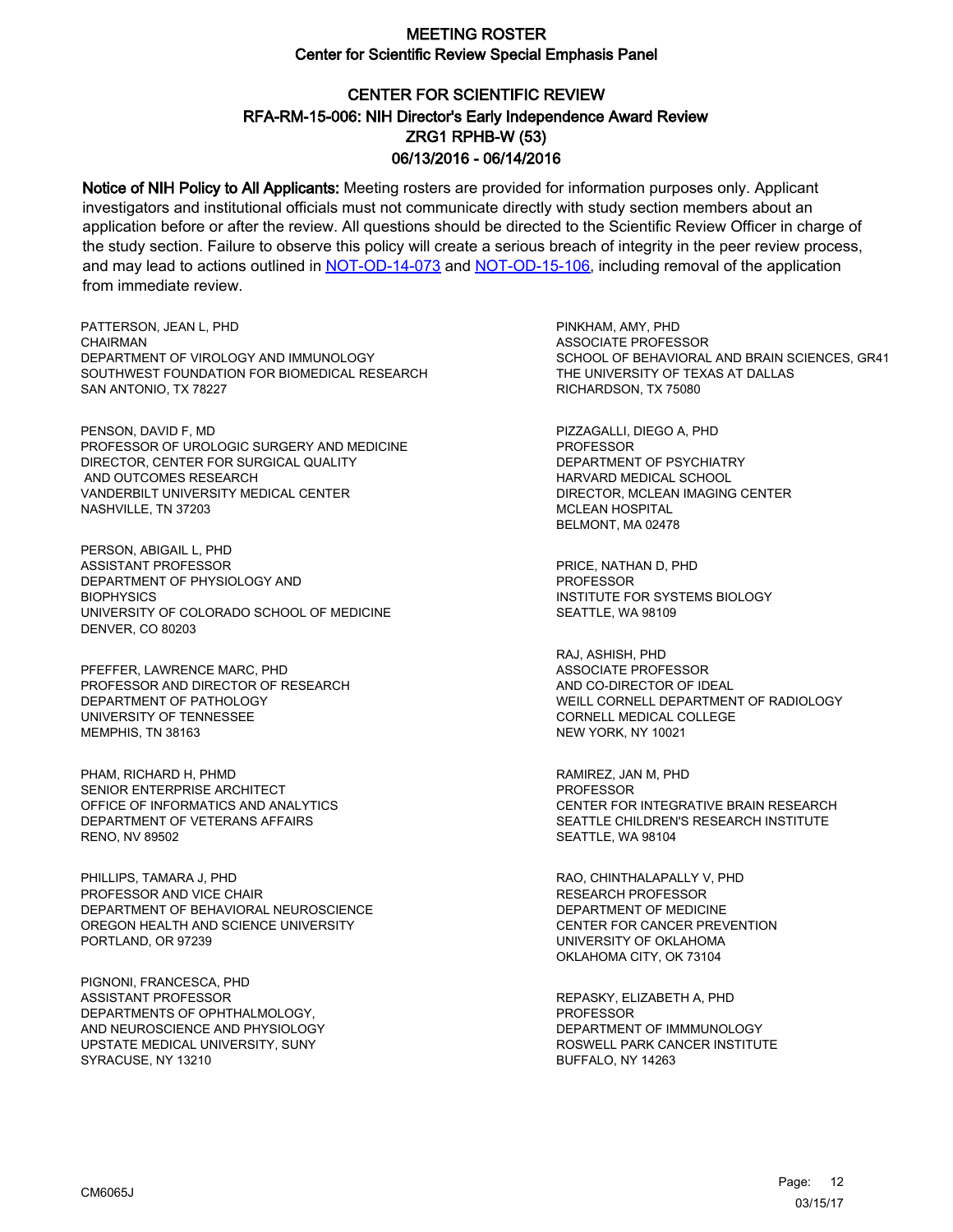# CENTER FOR SCIENTIFIC REVIEW ZRG1 RPHB-W (53) 06/13/2016 - 06/14/2016 RFA-RM-15-006: NIH Director's Early Independence Award Review

Notice of NIH Policy to All Applicants: Meeting rosters are provided for information purposes only. Applicant investigators and institutional officials must not communicate directly with study section members about an application before or after the review. All questions should be directed to the Scientific Review Officer in charge of the study section. Failure to observe this policy will create a serious breach of integrity in the peer review process, and may lead to actions outlined in [NOT-OD-14-073](https://grants.nih.gov/grants/guide/notice-files/NOT-OD-14-073.html) and [NOT-OD-15-106,](https://grants.nih.gov/grants/guide/notice-files/NOT-OD-15-106.html) including removal of the application from immediate review.

RHOADES, ANNA E, PHD ASSOCIATE PROFESSOR DEPARTMENT OF CHEMISTRY UNIVERSITY OF PENNSYLVANIA PHILADELPHIA, PA 19104

RITZ, BEATE R, PHD, MD ASSOCIATE PROFESSOR AND VICE CHAIR DEPARTMENT OF EPIDEMIOLOGY AND ENVIRONMENTAL HEALTH SCHOOL OF PUBLIC HEALTH UNIVERSITY OF CALIFORNIA-LOS ANGELES LOS ANGELES, CA 90095

ROBERTSON, KEITH D, PHD PROFESSOR, MOLECULAR PHARMACOLOGY AND EXPERIMENTAL THERAPEUTICS EPIGENOMICS PROGRAM CENTER FOR INDIVIDUALIZED MEDICINE MAYO CLINIC ROCHESTER , MN 55905

ROHWER, FOREST L, PHD PROFESSOR DEPARTMENT OF BIOLOGY SAN DIEGO STATE UNIVERSITY SAN DIEGO, CA 92182

ROSENFELD, CHERYL SUSAN, DVM, PHD ASSOCIATE PROFESSOR DEPARTMENT OF BIOMEDICAL SCIENCES THOMPSON CENTER FOR AUTISM AND BOND LIFE SCIENCES CENTER NEURO DISORDERS UNIVERSITY OF MISSOURI COLUMBIA, MO 65211

ROSS, CHRISTOPHER A, MD, PHD PROFESSOR DEPARTMENT OF OF PSYCHIATRY NEUROLOGY AND NEUROSCIENCE JOHNS HOPKINS UNIVERSITY BALTIMORE, MD 21287

SACCONE, NANCY L, PHD ASSOCIATE PROFESSOR DEPARTMENT OF GENETICS WASHINGTON UNIVERSITY SCHOOL OF MEDICINE ST. LOUIS, MO 63110

SACKS, MICHAEL S, PHD PROFESSOR AND CHAIRMAN DEPARTMENT OF BIOMEDICAL ENGINEERING INSTITUTE FOR COMPUTATIONAL ENGINEERING AND SCIENCES UNIVERSITY OF TEXAS AT AUSTIN AUSTIN, TX 78712

SCHACHTMAN, DANIEL, PHD PROFESSOR CENTER FOR BIOTECHNOLOGY SCHOOL OF BIOLOGICAL SCIENCES UNIVERSITY OF NEBRASKA LINCOLN LINCOLN, NE 685083

SCHADT, ERIC E, PHD PROFESSOR AND CHAIR **GENETICS** ROSETTA INPHARMATICS SEATTLE, WA 98109

SCHMIDT, ERIC W, PHD PROFESSOR DEPARTMENT OF MEDICINAL CHEMISTRY UNIVERSITY OF UTAH SALT LAKE CITY, UT 84132

SCHNELL, MATTHIAS JOHANNES, PHD PROFESSOR AND DIRECTOR JEFFERSON VACCINE CENTER DEPARTMENT OF MICROBIOLOGY AND IMMUNOLOGY DIRECTOR, JEFFERSON VACCINE CENTER THOMAS JEFFERSON UNIVERSITY PHILADELPHIA, PA 19107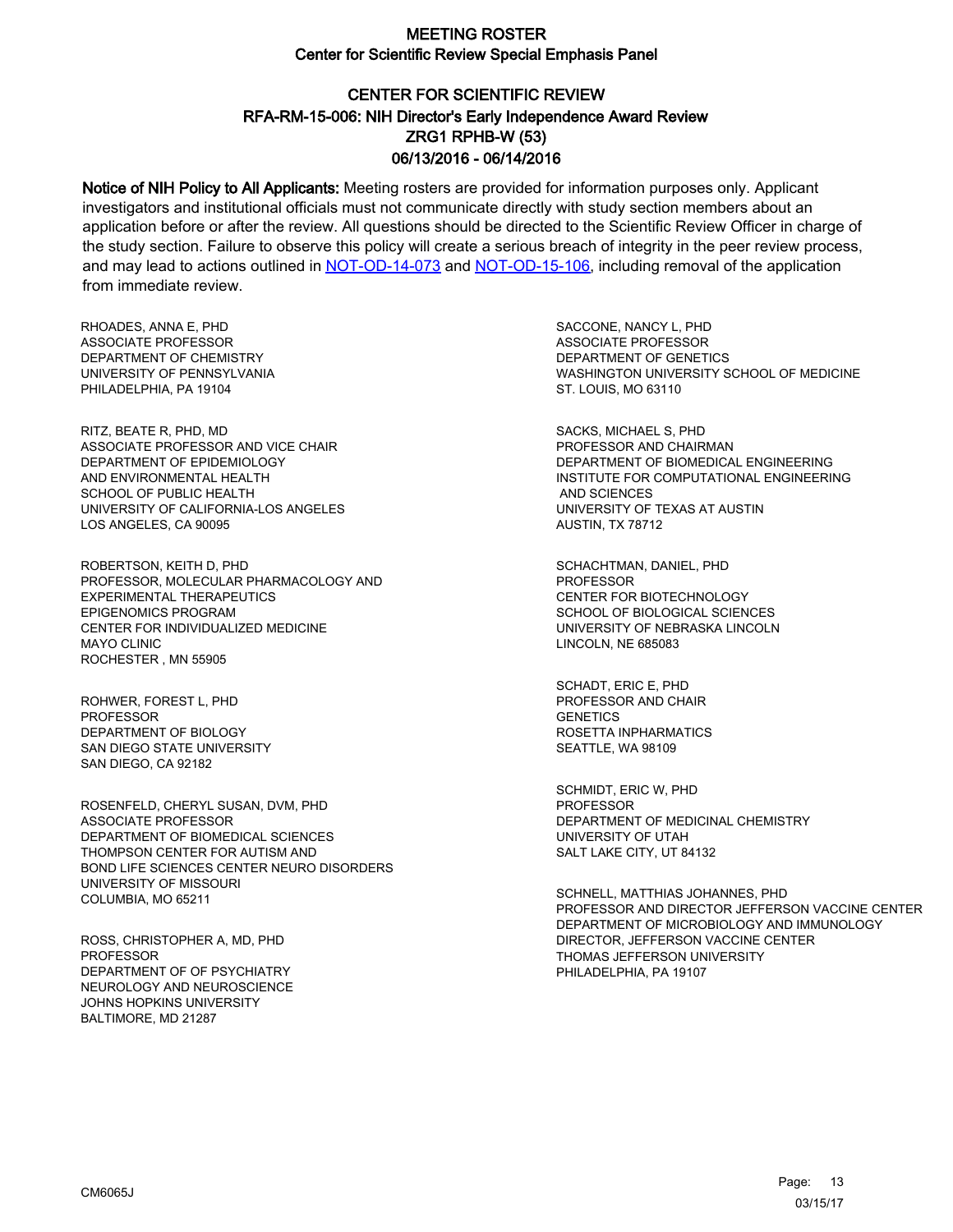# CENTER FOR SCIENTIFIC REVIEW ZRG1 RPHB-W (53) 06/13/2016 - 06/14/2016 RFA-RM-15-006: NIH Director's Early Independence Award Review

Notice of NIH Policy to All Applicants: Meeting rosters are provided for information purposes only. Applicant investigators and institutional officials must not communicate directly with study section members about an application before or after the review. All questions should be directed to the Scientific Review Officer in charge of the study section. Failure to observe this policy will create a serious breach of integrity in the peer review process, and may lead to actions outlined in [NOT-OD-14-073](https://grants.nih.gov/grants/guide/notice-files/NOT-OD-14-073.html) and [NOT-OD-15-106,](https://grants.nih.gov/grants/guide/notice-files/NOT-OD-15-106.html) including removal of the application from immediate review.

SCHROEDER, JOHN T, PHD ASSOCIATE PROFESSOR OF MEDICINE GENETIC RESEARCH PROGRAMS DIVISION OF ALLERGY AND CLINICAL IMMUNOLOGY DEPARTMENT OF MEDICINE JOHNS HOPKINS ASTHMA AND ALLERGY CENTER BALTIMORE, MD 21224

SCHWARTZ, ROBERT A, MD PROFESSOR AND DIRECTOR DEPARTMENT OF DERMATOLOGY NEW JERSEY MEDICAL SCHOOL RUTGERS UNIVERSITY NEWARK, NJ 07103

SEROOGY, KIM B, PHD **PROFESSOR** DEPARTMENT OF NEUROLOGY UNIVERSITY OF CINCINNATI CINCINNATI, OH 45267

SHAIKH, ZAHIR A, PHD PROFESSOR AND DIRECTOR DEPARTMENT OF BIOMEDICAL SCIENCES COLLEGE OF PHARMACY UNIVERSITY OF RHODE ISLAND KINGSTON, RI 02881-0809

SHAMAN, JEFFREY L, PHD ASSISTANT PROFESSOR DEPARTMENT OF ENVIRONMENTAL HEALTH SCIENCES COLUMBIA UNIVERSITY NEW YORK, NY 10024

SHAMIR, LIOR PHD ASSOCIATE PROFESSOR DEPARTMENT OF COMPUTER SCIENCE MICHIGAN TECHNICAL UNIVERSITY HOUGHTON, MI 49931

SHAPIRO, LEWIS P, PHD PROFESSOR SCHOOL OF SPEECH, LANGUAGE AND HEARING SCIENCES SAN DIEGO STATE UNIVERSITY SDSU/UCSD JOINT DOCTORAL PROGRAM IN LANGUAGE AND COMMUNICATIVE DISORDERS SAN DIEGO, CA 92182

SHEIDOW, ASHLI J, PHD SENIOR RESEARCH SCIENTIST OREGON SOCIAL LEARNING CENTER EUGENE, OR 97401

SHELTON, JOSETTE NICOLE, PHD STUART PROFESSOR PRINCETON UNIVERSITY DEPT OF PSYCHOLOGY PRINCETON, NJ 08544

SIBLEY, L DAVID, PHD PROFESSOR DEPARTMENT OF MOLECULAR MICROBIOLOGY SCHOOL OF MEDICINE WASHINGTON UNIVERSITY ST LOUIS, MO 63110

SNETSELAAR, LINDA G, PHD PROFESSOR DEPARTMENT OF EPIDEMIOLOGY COLLEGE OF PUBLIC HEALTH UNIVERSITY OF IOWA IOWA CITY, IA 52242

SPRING, BONNIE, PHD **PROFESSOR** DEPARTMENT OF PREVENTIVE MEDICINE NORTHWESTERN UNIVERSITY CHICAGO, IL 60611

STORKUS, WALTER J, PHD **PROFESSOR** DEPARTMENTS OF DERMATOLOGY AND IMMUNOLOGY UNIVERSITY OF PITTSBURGH SCHOOL OF MEDICINE PITTSBURGH, PA 15213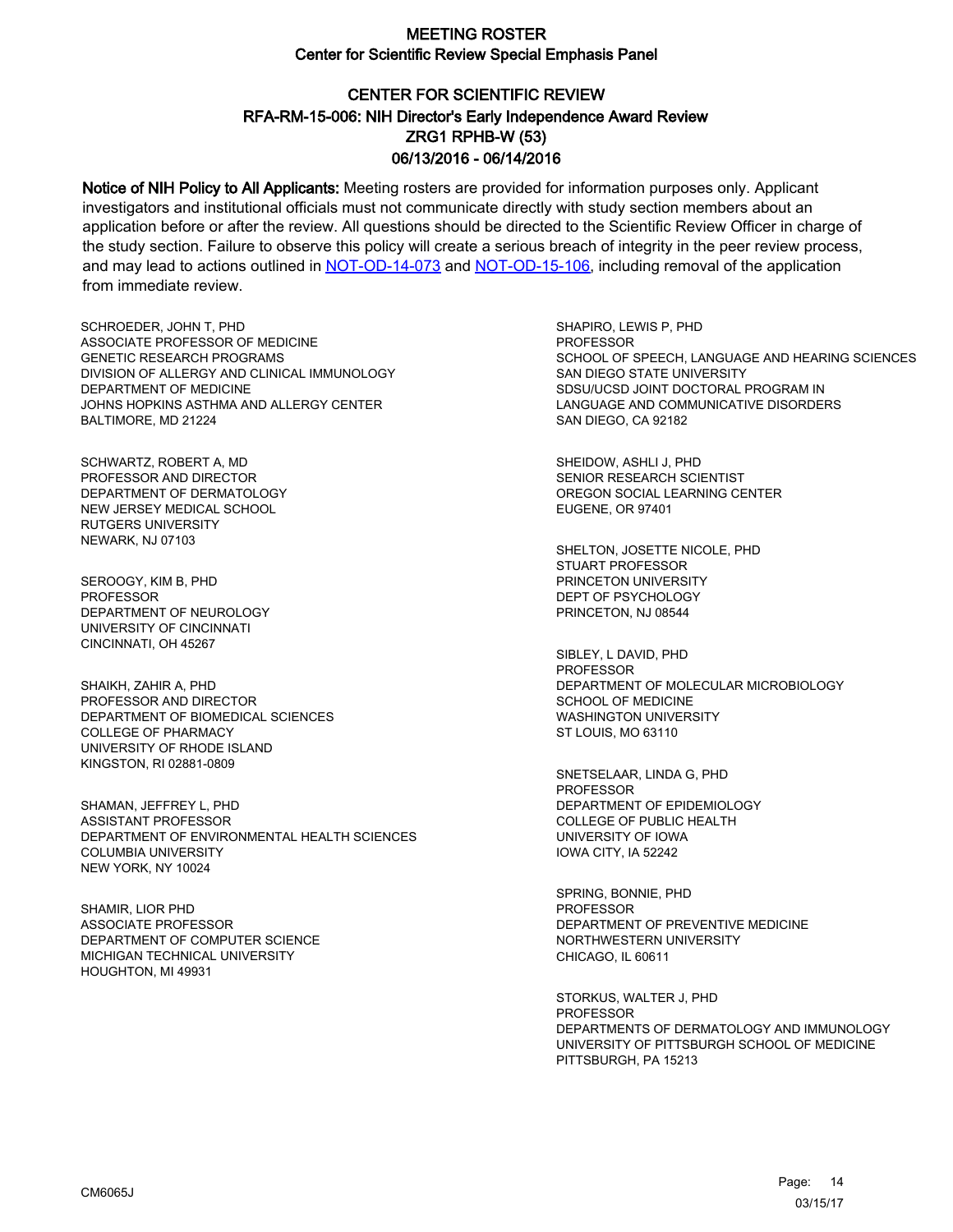# CENTER FOR SCIENTIFIC REVIEW ZRG1 RPHB-W (53) 06/13/2016 - 06/14/2016 RFA-RM-15-006: NIH Director's Early Independence Award Review

Notice of NIH Policy to All Applicants: Meeting rosters are provided for information purposes only. Applicant investigators and institutional officials must not communicate directly with study section members about an application before or after the review. All questions should be directed to the Scientific Review Officer in charge of the study section. Failure to observe this policy will create a serious breach of integrity in the peer review process, and may lead to actions outlined in [NOT-OD-14-073](https://grants.nih.gov/grants/guide/notice-files/NOT-OD-14-073.html) and [NOT-OD-15-106,](https://grants.nih.gov/grants/guide/notice-files/NOT-OD-15-106.html) including removal of the application from immediate review.

SULLIVAN, PATRICK SEAN, DVM, PHD PROFESSOR DEPARTMENT OF EPIDEMIOLOGY ROLLINS SCHOOL OF PUBLIC HEALTH EMORY UNIVERSITY ATLANTA, GA 30322

THOMPSON, DEBORAH I, PHD ASSOCIATE PROFESSOR USDA/ARS SCIENTIST/NUTRITIONIST-CHILD OBESITY CHILDREN'S NUTRITION RESEARCH CENTER BAYLOR COLLEGE OF MEDICINE HOUSTON, TX 77030

VENTON, B. JILL, PHD ASSOCIATE PROFESSOR DEPARTMENT OF CHEMISTRY UNIVERSITY OF VIRGINIA CHARLOTTESVILLE, VA 22904

WALCHECK, BRUCE K, PHD PROFESSOR DEPARTMENT OF VETERINARY AND BIOMEDICAL SCIENCES UNIVERSITY OF MINNESOTA ST. PAUL, MN 55108

WALKOSZ, BARBARA, PHD SENIOR SCIENTIST KLEIN BUENDEL, INC. GOLDEN, CO 80401

WANG, XIAOLING, MD, PHD ASSOCIATE PROFESSOR DEPARTMENT OF PEDIATRICS MEDICAL COLLEGE OF GEORGIA GEORGIA PREVENTION INSTITUTE AUGUSTA, GA 30912

WARRICK, CYNTHIA A, PHD PRESIDENT GRAMBLING STATE UNIVERSITY GRAMBLING, LA 71245

WEI, WEI-ZEN, PHD PROFESSOR KARMANOS CANCER INSTITUTE DEPARTMENT OF ONCOLOGY AND IMMUNOLOGY AND MICROBIOLOGY WAYNE STATE UNIVERSITY DETROIT, MI 48201

WEISS, STEPHEN M, PHD PROFESSOR DEPARTMENT OF PSYCHIATRY AND BEHAVIORAL **SCIENCES** MILLER SCHOOL OF MEDICINE UNIVERSITY OF MIAMI MIAMI, FL 33136

WENG, CHUNHUA, PHD ASSOCIATE PROFESSOR DEPARTMENT OF BIOMEDICAL INFORMATICS COLUMBIA UNIVERSITY NEW YORK, NY 10032

WILLMANN, JUERGEN KARL, MD ASSOCIATE PROFESSOR DEPARTMENT OF RADIOLOGY STANFORD UNIVERSITY, SCHOOL OF MEDICINE STANFORD, CA 94305--562

WONG, DEAN FOSTER, MD, PHD PROFESSOR AND VICE CHAIR, RADIOLOGY DIRECTOR, SECTION OF HIGH RESOLUTION PET IMAGING JOHNS HOPKINS UNIVERSITY BALTIMORE, MD 21287

WRIGHT, STEVEN M, PHD ROYCE E. WISENBAKER II PROFESSOR DEPARTMENT OF ELECTRICAL ENGINEERING MAGNETIC RESONANCE SYSTEMS LAB TEXAS A&M UNIVERSITY COLLEGE STATION, TX 77843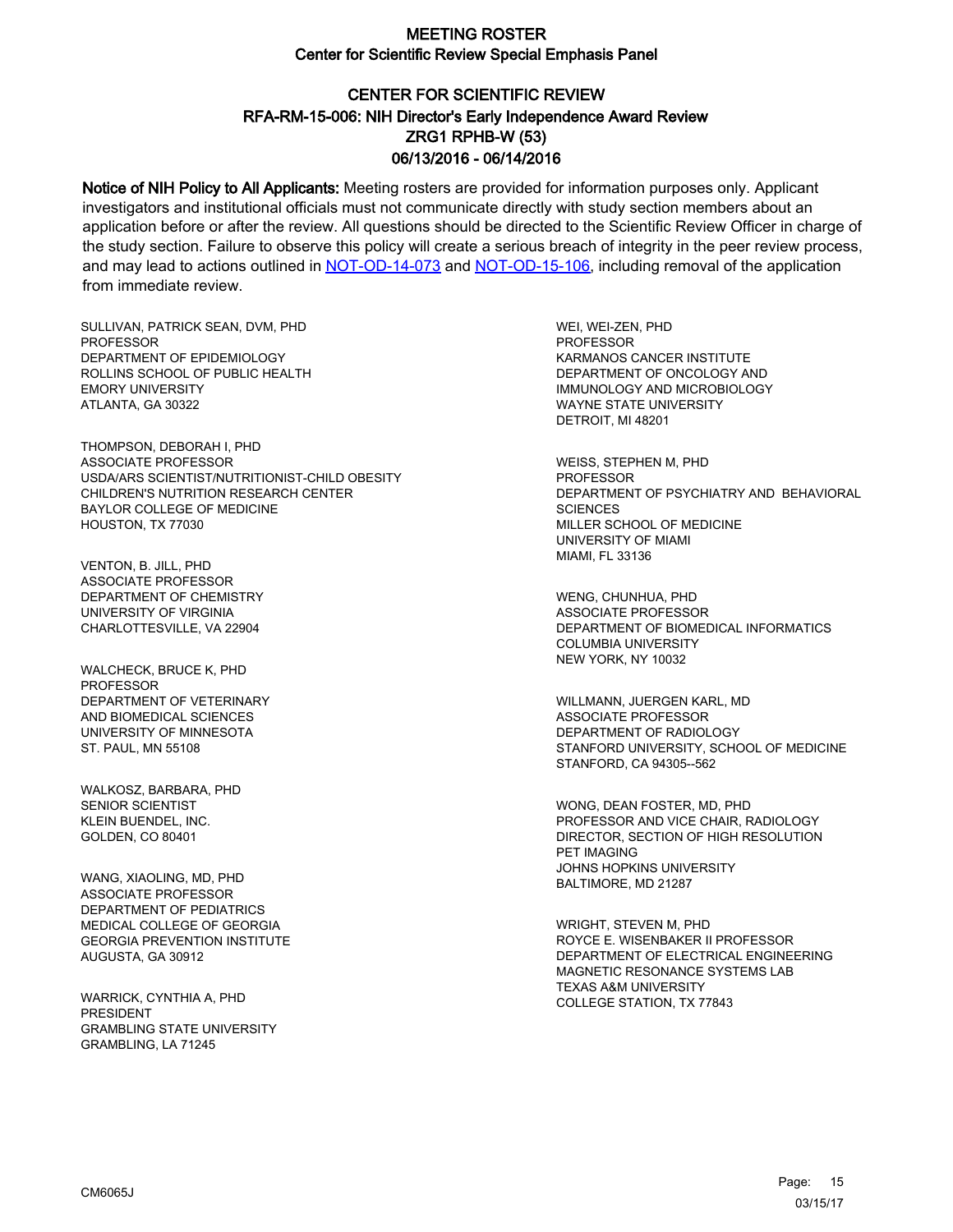# CENTER FOR SCIENTIFIC REVIEW ZRG1 RPHB-W (53) 06/13/2016 - 06/14/2016 RFA-RM-15-006: NIH Director's Early Independence Award Review

Notice of NIH Policy to All Applicants: Meeting rosters are provided for information purposes only. Applicant investigators and institutional officials must not communicate directly with study section members about an application before or after the review. All questions should be directed to the Scientific Review Officer in charge of the study section. Failure to observe this policy will create a serious breach of integrity in the peer review process, and may lead to actions outlined in [NOT-OD-14-073](https://grants.nih.gov/grants/guide/notice-files/NOT-OD-14-073.html) and [NOT-OD-15-106,](https://grants.nih.gov/grants/guide/notice-files/NOT-OD-15-106.html) including removal of the application from immediate review.

WU, DIANQING, PHD PROFESSOR DEPARTMENT OF PHARMACOLOGY YALE UNIVERSITY NEW HAVEN, CT 06519

WU, YUNTAO, PHD PROFESSOR DEPARTMENT OF MOLECULAR AND MICROBIOLOGY GEORGE MASON UNIVERSITY MANASSAS, VA 20110

XIA, XU-GANG, MD, PHD PROFESSOR DEPARTMENT OF PATHOLOGY, ANATOMY AND CELL BIOLOGY THOMAS JEFFERSON UNIVERSITY MEDICAL SCHOOL PHILADELPHIA, PA 19107

XU, XIAOHUI, PHD ASSOCIATE PROFESSOR DEPARTMENT OF EPIDEMIOLOGY AND BIOSTATISTICS TEXAS A AND M HEALTH SCIENCE CENTER COLLEGE STATION, TX 77843

YOUNG, VINCENT B, MD, PHD ASSOCIATE PROFESSOR DIVISION OF INFECTIOUS DISEASES DEPARTMENT OF MICROBIOLOGY AND IMMUNOLOGY THE UNIVERSITY OF MICHIGAN ANN ARBOR, MI 48109

YUTZEY, KATHERINE E, PHD PROFESSOR DIVISION OF MOLECULAR CARDIOVASCULAR BIOLOGY CINCINNATI CHILDREN'S HOSPITAL MEDICAL CENTER CINCINNATI, OH 45229

ZGIBOR, JANICE CHRISTINE, PHD ASSOCIATE PROFESSOR CENTER FOR AGING AND POPULATION HEALTH PREVENTION RESEARCH CENTER PITTSBURGH, PA 15213

ZHANG, YU, PHD ASSOCIATE PROFESSOR DEPARTMENT OF STATISTICS THE PENN STATE UNIVERSITY UNIVERSITY PARK, PA 16802

ZHOU, FEIMENG, PHD PROFESSOR DEPARTMENT OF CHEMISTRY AND BIOCHEMISTRY CALIFORNIA STATE UNIVERSITY LOS ANGELES, LA 90032

ZHOU, PEI, PHD **PROFESSOR** DEPARTMENT OF BIOCHEMISTRY DUKE UNIVERSITY MEDICAL CENTER DURHAM, NC 27710

ZHU, HONGTU, PHD PROFESSOR DEPARTMENT OF BIOSTATISTICS GILLINGS SCHOOL OF GLOBAL PUBLIC HEALTH UNIVERSITY OF NORTH CAROLINA CHAPEL HILL, NC 27599

#### **SCIENTIFIC REVIEW OFFICER**

MANN, LEE S, JD, PHD SCIENTIFIC REVIEW OFFICER CENTER FOR SCIENTIFIC REVIEW NATIONAL INSTITUTES OF HEALTH BETHESDA, MD 20892

NI, WEIJIA, PHD CHIEF/SCIENTIFIC REVIEW OFFICER RISK, PREVENTION AND HEALTH BEHAVIOR INTERGRATED REVIEW GROUP CENTER FOR SCIENTIFIC REVIEW NATIONAL INSTITUTES OF HEALTH BETHESDA, MD 20892

#### EXTRAMURAL SUPPORT ASSISTANT

ARRIGHI, ASHLEY ADMINISTRATIVE ASSISTANT CENTER FOR SCIENTIFIC REVIEW NATIONAL INSTITUTES OF HEALTH BETHESDA, MD 20892